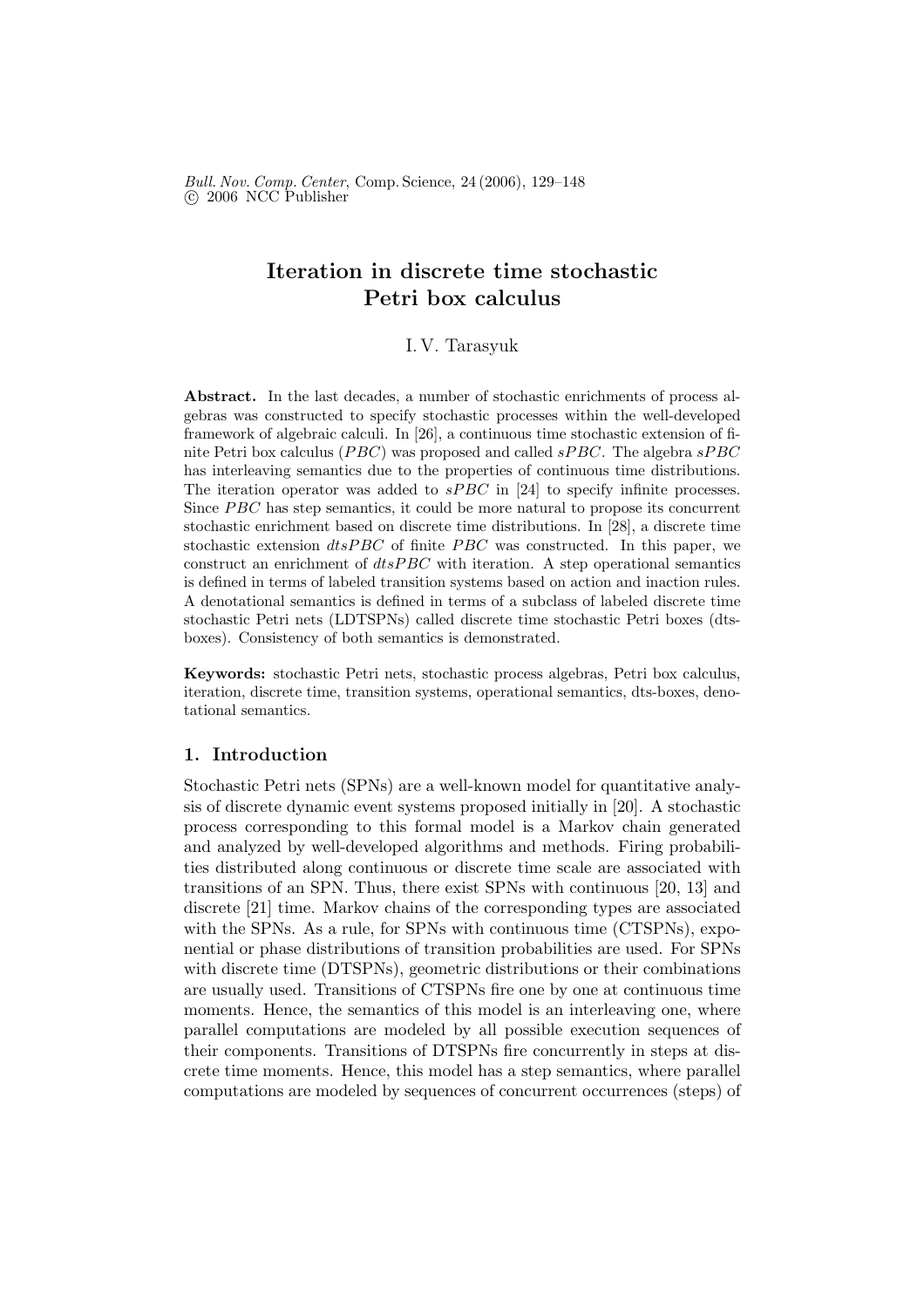their components. In [10, 11], a labeling for transitions of CTSPNs with action names was proposed. The labeling allows SPNs to model processes with functionally similar components: the transitions corresponding to the similar components are labeled by the same action. Therefore, one can compare both functional and performance properties, and labeled SPNs turn into a formalism for quantitative and qualitative analysis.

Algebraic calculi occupy a special place among formal models for specification of concurrent systems and analysis of their behavioral properties. In such process algebras (PAs), a system or a process is specified by an algebraic formula. Verification of the properties is accomplished at a syntactic level by means of well-developed systems of equivalences, axioms and inference rules. One of the first PAs was CCS (Calculus of Communicating Systems) [19]. Process algebras have been acknowledged to be very suitable formalism to operate with real time and stochastic systems as well. In the last years, stochastic extensions of PAs called stochastic process algebras (SPAs) became very popular as a modeling framework. SPAs do not just specify actions that can happen (qualitative features) as usual process algebras, but they associate some quantitative parameters with actions (quantitative characteristics). The most popular SPAs proposed so far are *PEPA* [14], *TIPP* [15] and *EMPA* [4]. The papers [5, 9, 12, 27] propose a variety of other SPAs.

Process algebras allow one to specify processes in a compositional way via an expressive formal syntax. On the other hand, Petri nets provide one with an ability for visual representation of a process structure and execution. Hence, the relationship between SPNs and SPAs is of particular interest, since it allows one to combine advantages of both models. For this, a semantics of algebraic formulas in terms of Petri nets is usually defined. In the stochastic case, the Markov chain of the stochastic process specified by an SPA formula is built based on the state transition graph of the corresponding SPN.

As a rule, stochastic process calculi proposed in the literature are based on interleaving. As a semantic domain, the interleaving formalism of transition systems is often used. Therefore, investigation of a stochastic extension for more expressive and powerful algebraic calculi is an important issue. At present, the development of step or "true concurrency" (such that parallelism is considered as a causal independence) SPAs is in the very beginning. At the same time, there does not yet exist an algebra of infinite concurrent stochastic processes.

Petri box calculus  $(PBC)$  is a flexible and expressive process algebra based on calculi CCS [19] and  $AFP<sub>0</sub>$  [18]. PBC was introduced more than 10 years ago [1], and it was well explored since that time [16, 2, 3]. Its goal was to propose a compositional semantics for high level constructs of concurrent programming languages in terms of elementary Petri nets. For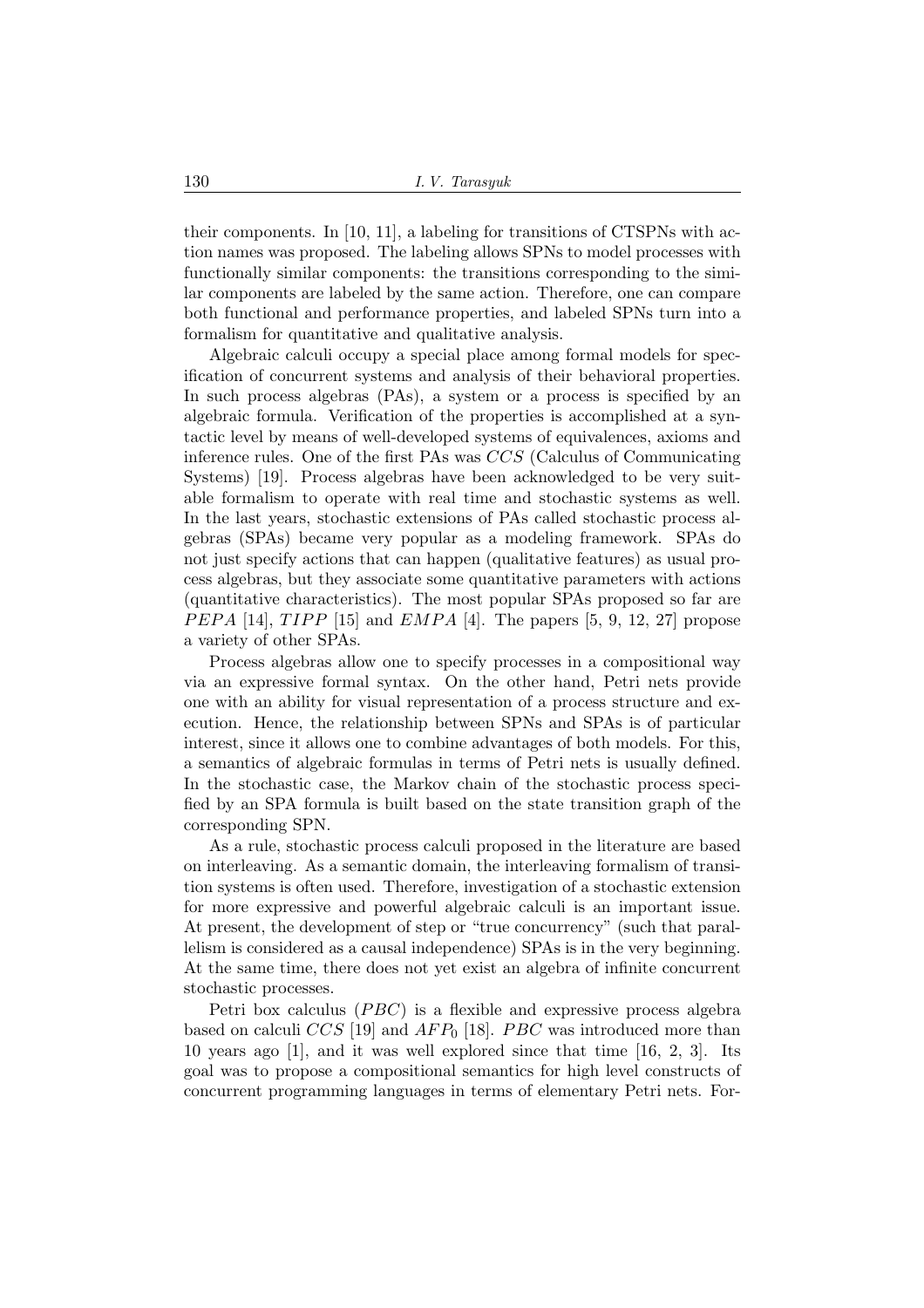mulas of PBC are combined not from single actions and variables, as in CCS, but from multisets of actions called multiactions which are the basic formulas of the calculus. In contrast to CCS, concurrency and synchronization are different operations, they form the concurrent constructs. The sequential constructs are sequence and choice. The abstraction constructs include restriction and relabeling operations. To specify infinite processes, the hierarchical constructs such as refinement, recursion and iteration were added. Thus, unlike  $CCS$ , the algebra  $PBC$  has an additional iteration construction to specify infiniteness in the cases when finite Petri nets can be used as the semantic interpretation. For  $PBC$ , a denotational semantics was proposed in terms of Petri boxes which are a subclass of Petri nets equipped with interface and considered up to isomorphism. The calculus  $PBC$  has a step operational semantics in terms of labeled transition systems based on the structural operational semantics (SOS) rules.

A stochastic extension of PBC called stochastic Petri box calculus  $(sPBC)$  was proposed in [26, 22]. In  $sPBC$ , multiactions have stochastic durations that follow negative exponential distribution. Each multiaction is instantaneous and equipped with a rate that is a parameter of the corresponding exponential distribution. The execution of a multiaction is possible only after the corresponding stochastic time delay. Only a finite part of PBC was used for the stochastic enrichment. This means that  $sPBC$  has neither refinement nor recursion nor iteration operations. A denotational semantics was defined in terms of a subclass of labeled CTSPNs called stochastic Petri boxes (s-boxes). Calculus  $sPBC$  has interleaving operational semantics in terms of labeled transition systems. Note that we have interleaving behaviour here because of the fact that a simultaneous firing of any two transitions has zero probability in accordance with the properties of continuous time distributions. Current research in this branch has an aim to extend the specification abilities of  $sPBC$  and to define an appropriate congruence relation over algebraic formulas. The results on constructing the iteration for sPBC were reported in [24]. In the paper [23], a number of new equivalence relations were proposed for regular terms of  $sPBC$  to choose later a suitable candidate for a congruence. In [25], the special multiactions with zero time delay were added to  $sPBC$ . A denotational semantics of such an  $sPBC$ extension was defined via a subclass of labeled generalized SPNs (GSPNs). The subclass is called generalized stochastic Petri boxes (gs-boxes).

Nevertheless, there were no stochastic extension of  $PBC$  with step semantics until recent times. It can be done with the use of labeled DTSPNs as a semantic domain, since discrete time models allow for concurrent action occurrences. The enrichment based of DTSPNs is natural because *PBC* has a step operational semantics.

We did some work on the development of concurrent discrete time SPNs and SPAs. In [6], labeled weighted DTSPNs (LWDTSPNs) were proposed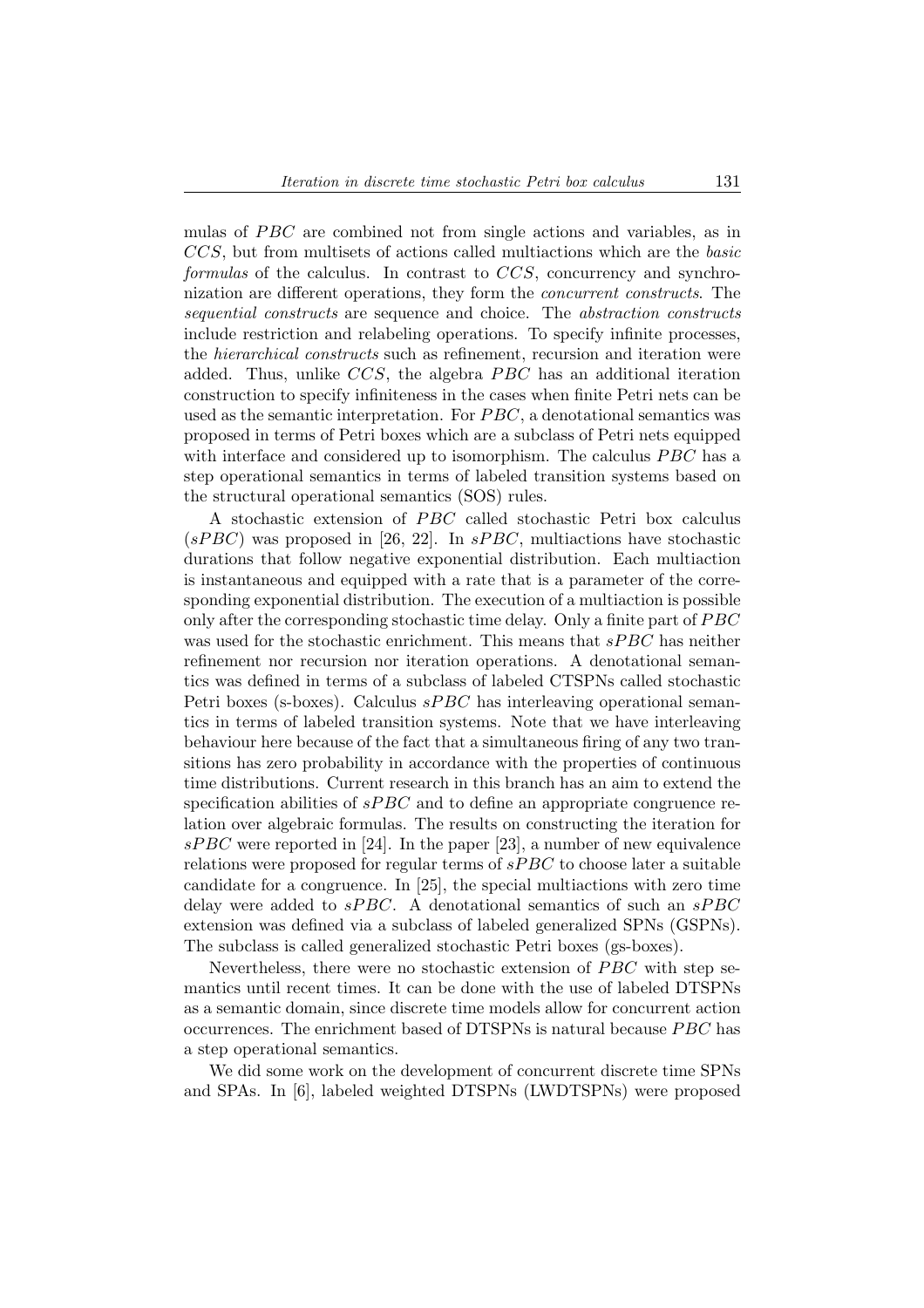that is a modification of DTSPNs by transition labeling and weights. In [8], labeled DTSPNs (LDTSPNs) were introduced. In [7, 8], a stochastic algebra of finite nondeterministic processes  $StAFP_0$  was constructed with semantics in terms of a subclass of LWDTSPNs and LDTSPNs called stochastic acyclic nets (SANs). The calculus defined is a stochastic extension of the algebra  $AFP_0$  introduced in [17].  $StAFP_0$  specifies concurrent stochastic processes and possesses a net semantics allowing one to preserve the level of parallelism. An axiomatization for the semantic equivalence of  $StAFP_0$ was proposed. In [28], a discrete time stochastic extension  $dtsPBC$  of finite  $PBC$  was constructed. A step operational and a net denotational semantics of *dtsPBC* were defined, and their consistency was demonstrated. In addition, a variety of probabilistic equivalences were proposed to identify stochastic processes with similar behaviour which are differentiated by the semantic equivalence. The interrelations of all the introduced equivalences were studied.

In this paper, we construct an enrichment of  $dtsPBC$  with the iteration operator to be able to specify infinite processes. First, we present the syntax of the extended  $dt s P B C$ . Each multiaction of the initial calculus  $P B C$  is associated with probability. Such a pair is called stochastic multiaction or activity. Second, we propose semantics of  $dtsPBC$ . A step operational semantics is constructed in terms of labeled transition systems based on action and inaction rules. A denotational semantics is defined in terms of a subclass of LDTSPNs called discrete time stochastic Petri boxes (dts-boxes). Consistency of operational and denotational semantics is proved.

The paper is organized as follows. In the next Section 2, the syntax of the extended calculus  $dtsPBC$  is presented. Then, in Section 3, we construct operational semantics of the algebra in terms of labeled transition systems. In Section 4, we propose denotational semantics based on a subclass of LDTSPNs. The concluding Section 5 summarizes the results obtained and outlines research perspectives in this area.

#### 2. Syntax

In this section, we propose the syntax of discrete time stochastic extension of finite PBC enriched with iteration called *discrete time stochastic Petri*  $box$  calculus  $dt$ s $PBC$ .

First, we recall a definition of a multiset that is an extension of the set notion by allowing several identical elements.

**Definition 1.** Let X be a set. A finite multiset (bag) M over X is a mapping  $M : X \to \mathbb{N}$  such that  $|\{x \in X \mid M(x) > 0\}| < \infty$ .

We denote the set of all finite multisets over X by  $\mathbb{N}_f^X$ . When  $\forall x \in$ X  $M(x) \leq 1$ , M is a proper set. The *cardinality* of a multiset M is defined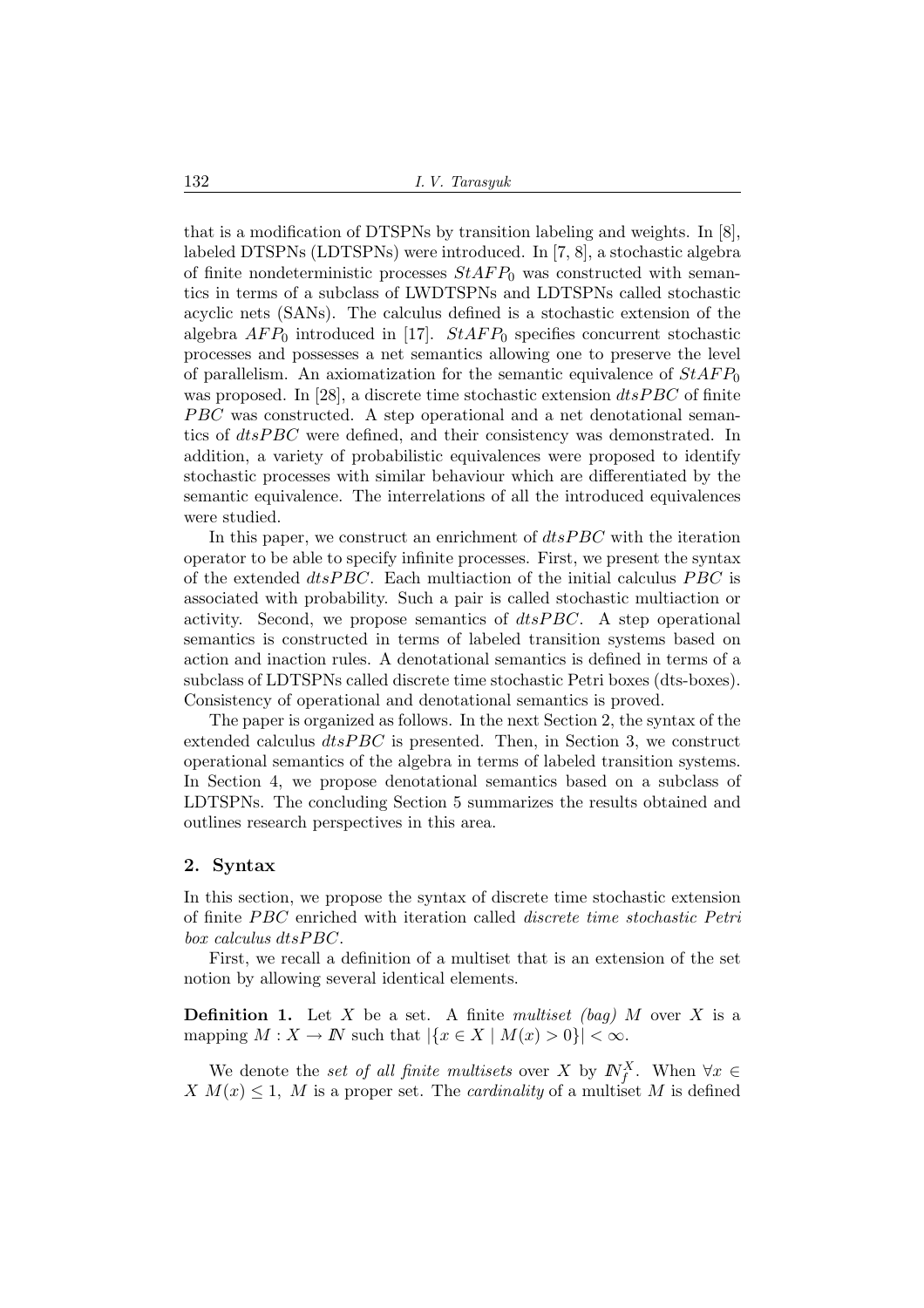as  $|M|$  =  $\sum_{x \in X} M(x)$ . We write  $x \in M$  if  $M(x) > 0$  and  $M \subseteq M'$  if  $\forall x \in X \ M(x) \leq M'(x)$ . We define  $(M + M')(x) = M(x) + M'(x)$  and  $(M - M')(x) = \max\{0, M(x) - M'(x)\}.$ 

Let  $Act = \{a, b, ...\}$  be the set of *elementary actions*. Then  $\widehat{Act} = {\hat{a}, \hat{b}, \ldots}$  is the set of *conjunctive actions (conjugates)* such that  $a \neq \hat{a}$ and  $\hat{a} = a$ . Let  $\mathcal{A} = Act \cup \widehat{Act}$  be the set of all actions, and  $\mathcal{L} = N_f^{\mathcal{A}}$  be the set of all multiactions. Note that  $\emptyset \in \mathcal{L}$ , this corresponds to an internal activity, i.e., the execution of a multiaction that contains no visible action names. The *alphabet* of  $\alpha \in \mathcal{L}$  is defined as  $\mathcal{A}(\alpha) = \{x \in \mathcal{A} \mid \alpha(x) > 0\}.$ 

An activity (stochastic multiaction) is a pair  $(\alpha, \rho)$ , where  $\alpha \in \mathcal{L}$  and  $\rho \in (0,1)$  is the probability of the multiaction  $\alpha$ . Let  $\mathcal{SL}$  be the set of all *activities.* Let us note that the same multiaction  $\alpha \in \mathcal{L}$  may have different probabilities in the same specification. The alphabet of  $(\alpha, \rho) \in \mathcal{SL}$  is defined as  $\mathcal{A}(\alpha,\rho) = \mathcal{A}(\alpha)$ . For  $(\alpha,\rho) \in \mathcal{SL}$ , we define its multiaction part as  $\mathcal{L}(\alpha,\rho) = \alpha$  and its probability part as  $\Omega(\alpha,\rho) = \rho$ .

Activities are combined into formulas by the following operations: sequential execution ;, choice  $\parallel$ , parallelism  $\parallel$ , relabeling  $[f]$ , restriction rs, synchronization sy and *iteration* [∗∗].

Relabeling functions  $f : A \to A$  are bijections preserving conjugates, i.e.,  $\forall x \in \mathcal{A}$   $f(\hat{x}) = \overline{f(x)}$ . Let  $\alpha, \beta \in \mathcal{L}$  be two multiactions such that for some action  $a \in Act$  we have  $a \in \alpha$  and  $\hat{a} \in \beta$  or  $\hat{a} \in \alpha$  and  $a \in \beta$ . Then synchronization of  $\alpha$  and  $\beta$  by a is defined as  $\alpha \oplus_{\alpha} \beta = \gamma$ , where

$$
\gamma(x) = \begin{cases} \alpha(x) + \beta(x) - 1, & x = a \text{ or } x = \hat{a}; \\ \alpha(x) + \beta(x), & \text{otherwise.} \end{cases}
$$

Static expressions specify the structure of a system. As we shall see, they correspond to unmarked SPNs.

**Definition 2.** Let  $(\alpha, \rho) \in \mathcal{SL}$  and  $a \in Act$ . A static expression of dtsPBC is defined as

$$
E ::= (\alpha, \rho) | E; E | E | E | E | E | E | E | f | E \text{ is a } | E \text{ sy a } | [E * E * E].
$$

Let  $StatExpr$  denote the set of all static expressions.

To avoid inconsistency of the iteration operator, we should not allow any concurrency in the highest level of the second argument of iteration. This is not a severe restriction though, since we can always prefix parallel expressions by an activity with the empty multiaction and an appropriate probability.

**Definition 3.** Let  $(\alpha, \rho) \in \mathcal{SL}$ ,  $a \in Act$  and  $E \in StatExpr$ . A regular static expression of  $dt$ s $PBC$  is defined as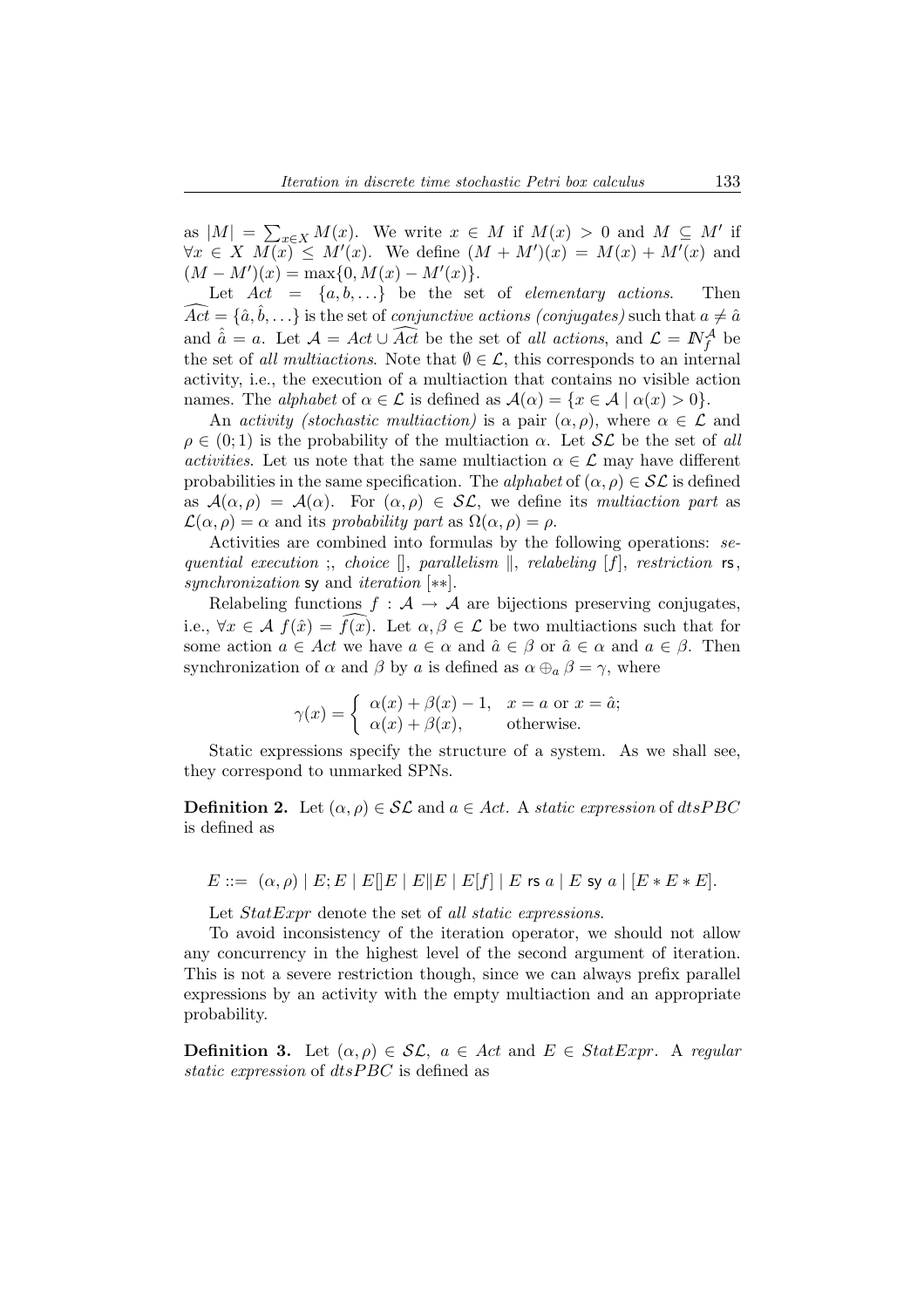$D ::= (\alpha, \rho) | D; E | D[|D | D[|f] | D$  rs  $a | D$  sy  $a | [D * D * E],$  $E ::= (\alpha, \rho) | E; E | E | E | E | E | E | E | f | E \text{ is a } | E \text{ sy a } | [E * D * E].$ 

Let RegStatExpr denote the set of all regular static expressions.

Dynamic expressions specify the states of a system. As we shall see, they correspond to marked SPNs. Note that if an underlying static expression of a dynamic one is not regular, the corresponding marked SPN can be unsafe (though, it is 2-bounded in the worst case, see [2]).

**Definition 4.** Let  $(\alpha, \rho) \in \mathcal{SL}$ ,  $a \in Act$  and  $E \in RegStatExpr$ . A regular  $dynamic$  expression of  $dtsPBC$  is defined as

$$
G ::= \overline{E} | \underline{E} | G; E | E; G | G[]E | E[]G | G[]G | G[f] | G \text{ rs } a | G \text{ sy } a |
$$
  

$$
[G * E * E] | [E * G * E] | [E * E * G].
$$

Let  $RegDynExpr$  denote the set of all regular dynamic expressions. We shall consider regular expressions only and omit the word "regular".

# 3. Operational semantics

In this section, we construct the step operational semantics in terms of labeled transition systems.

#### 3.1. Inaction rules

First, we define inaction rules for overlined and underlined static expressions. Let  $E, F, K \in RegStatExpr$  and  $a \in Act$ .

| $\overline{E;F} \stackrel{\emptyset}{\rightarrow} \overline{E};F$                         | $E; F \stackrel{\emptyset}{\rightarrow} E; \overline{F}$                                                                                             | $E; E \stackrel{\emptyset}{\rightarrow} E; F$                                     |
|-------------------------------------------------------------------------------------------|------------------------------------------------------------------------------------------------------------------------------------------------------|-----------------------------------------------------------------------------------|
| $\overline{E  F} \stackrel{\emptyset}{\rightarrow} \overline{E}  F$                       | $\overline{E  F} \stackrel{\emptyset}{\rightarrow} E  \overline{F}$                                                                                  | $\underline{E}[[F \xrightarrow{\emptyset} E][F$                                   |
| $E[\]underline{F} \stackrel{\emptyset}{\to} E[\]F$                                        | $\overline{E  F} \stackrel{\emptyset}{\rightarrow} \overline{E}  \overline{F}$                                                                       | $E  F \stackrel{\emptyset}{\rightarrow} E  F$                                     |
| $\overline{E[f]} \stackrel{\emptyset}{\rightarrow} \overline{E}[f]$                       | $\underline{E}[f] \stackrel{\emptyset}{\to} E[f]$                                                                                                    | $\overline{E \text{rs } a} \stackrel{\emptyset}{\rightarrow} \overline{E}$ rs $a$ |
| $\underline{E}$ rs $a \stackrel{\emptyset}{\rightarrow} \underline{E}$ rs $\underline{a}$ | $\overline{E}$ sy $\overline{a} \stackrel{\emptyset}{\rightarrow} \overline{E}$ sy $\overline{a}$                                                    | $\underline{E}$ sy $a \stackrel{\emptyset}{\rightarrow} E$ sy $a$                 |
|                                                                                           | $\overline{[E*F*K]} \stackrel{\emptyset}{\rightarrow} \overline{[E*F*K]} \quad \underline{[E*F*K]} \quad \underline{\emptyset} [E*\overline{F} * K]$ |                                                                                   |
|                                                                                           | $[E * F * K] \stackrel{\emptyset}{\rightarrow} [E * \overline{F} * K] \quad [E * F * K] \stackrel{\emptyset}{\rightarrow} [E * F * \overline{K}]$    |                                                                                   |
| $[E * F * \underline{K}] \stackrel{\emptyset}{\rightarrow} [E * F * K]$                   |                                                                                                                                                      |                                                                                   |

Second, we propose inaction rules for arbitrary dynamic expressions. Let  $E, F \in RegStatexpr, G, H, \widetilde{G}, \widetilde{H} \in RegDynExpr$  and  $a \in Act$ .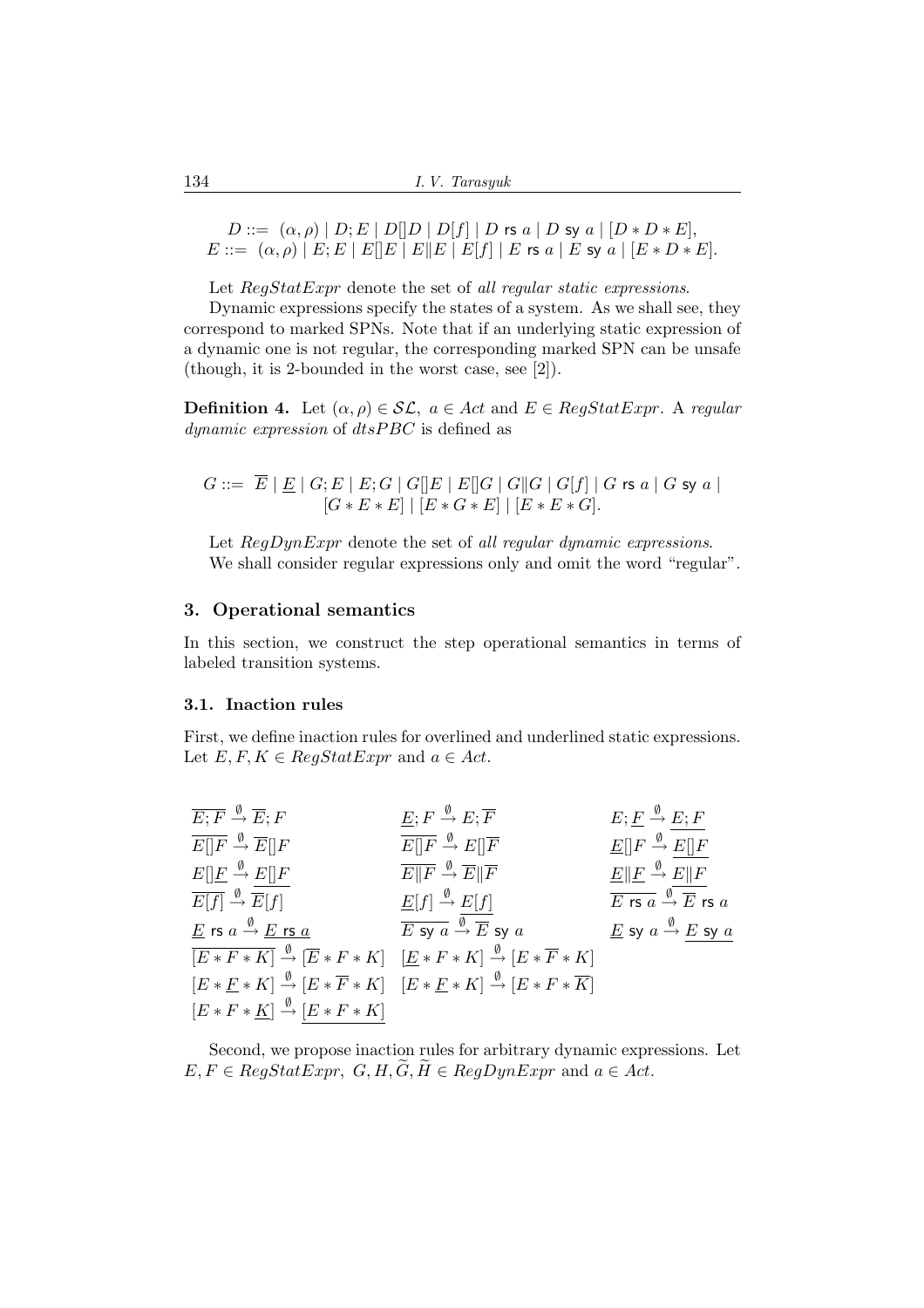| $G \stackrel{\emptyset}{\rightarrow} G$               | $G \rightarrow \widetilde{G}$ , $\circ \in \{ ; , \ \}$             | $G \rightarrow \widetilde{G}$ , $\circ \in \{ ; ,    \}$                                     | $G \rightarrow \widetilde{G}$                         |
|-------------------------------------------------------|---------------------------------------------------------------------|----------------------------------------------------------------------------------------------|-------------------------------------------------------|
|                                                       | $G{\circ}E{\overset{\emptyset}{\rightarrow}} \widetilde{G}{\circ}E$ | $E{\circ}G{\overset{\emptyset}{\rightarrow}}E{\circ}\widetilde{G}$                           | $G  H \frac{\emptyset}{\rightarrow} \widetilde{G}  H$ |
| $H {\overset{\emptyset}{\to}} \widetilde{H}$          | $G \rightarrow \widetilde{G}$                                       | $G \stackrel{\emptyset}{\rightarrow} \widetilde{G}$ , $\circ \in \{ \text{rs}, \text{sy} \}$ | $G \rightarrow \widetilde{G}$                         |
| $G  H \frac{\emptyset}{\rightarrow} G  \widetilde{H}$ | $G[f] \stackrel{\emptyset}{\rightarrow} \widetilde{G}[f]$           | $Goa \xrightarrow{\emptyset} \widetilde{G}$ oa                                               | $[G*E*F] \rightarrow \tilde{G}*E*F$                   |
| $[E*G*F] \rightarrow E*G*F$                           | $[E*F*G] \xrightarrow{\emptyset} [E*F*\widetilde{G}]$               |                                                                                              |                                                       |

Note that the rule  $G \stackrel{\emptyset}{\rightarrow} G$  is intentionally included in the set of rules above. It reflects a non-zero probability to stay in a state at the next time moment that is an essential feature of discrete time stochastic processes.

A regular dynamic expression  $G$  is *operative* if no inaction rule can be applied to it, with the exception of  $G \stackrel{\emptyset}{\rightarrow} G$ . Note that any dynamic expression can be always transformed into a (not necessarily unique) operative one using inaction rules. Let  $OpRegDynExpr$  denote the set of all operative regular dynamic expressions of  $dt$ s $PBC$ .

**Definition 5.** Let  $\simeq$   $=$   $(\stackrel{\emptyset}{\rightarrow} \cup \stackrel{\emptyset}{\leftarrow})^*$  be dynamic expression isomorphism in  $disPBC$ . Two dynamic expressions G and G' are *isomorphic*, denoted by  $G \simeq G'$ , if they can be reached from each other by applying inaction rules.

## 3.2. Action rules

Now we propose action rules which describe expression transformations due to the execution of multisets of activities. Let  $(\alpha, \rho), (\beta, \chi) \in \mathcal{SL}, E, F \in$  $RegStatExpr, G, H \in OpRegDynExpr, \widetilde{G}, \widetilde{H} \in RegDynExpr$  and  $a \in$ Act. Moreover, let  $\Gamma, \Delta \in \mathbb{N}_f^{\mathcal{SL}}$ . The alphabet of  $\Gamma \in \mathbb{N}_f^{\mathcal{SL}}$  is defined as  $\mathcal{A}(\Gamma) = \bigcup_{(\alpha,\rho)\in \Gamma} \mathcal{A}(\alpha).$ 

$$
\frac{\overline{(\alpha,\rho)}}{E[\overline{G\rightarrow\widetilde{G}}]} \xrightarrow{\alpha,\rho} \frac{\overline{G\rightarrow\widetilde{G}}}{G;E\rightarrow\widetilde{G};E} \qquad \frac{\overline{G\rightarrow\widetilde{G}}}{E;G\rightarrow E;\widetilde{G}} \qquad \frac{\overline{G\rightarrow\widetilde{G}}}{E[\overline{G\rightarrow\widetilde{G}}][E]}
$$
\n
$$
\frac{\overline{G\rightarrow\widetilde{G}}}{E[\overline{G\rightarrow\widetilde{E}}][\widetilde{G}]}\qquad \frac{\overline{G\rightarrow\widetilde{G}}}{G[\overline{H\rightarrow\widetilde{G}}][H]} \qquad \frac{\overline{G\rightarrow\widetilde{G}}}{G[\overline{H\rightarrow\widetilde{G}}][\widetilde{H}]}\qquad \frac{\overline{G\rightarrow\widetilde{G}}}{G[\overline{H\rightarrow\widetilde{G}}][\widetilde{H}]}\qquad \frac{\overline{G\rightarrow\widetilde{G}}}{G[\overline{H\rightarrow\widetilde{G}}][\widetilde{H}]}\qquad \frac{\overline{G\rightarrow\widetilde{G}}}{G\overline{H\rightarrow\widetilde{G}}}\qquad \frac{\overline{G\rightarrow\widetilde{G}}}{G\overline{H\rightarrow\widetilde{G}}}\qquad \frac{\overline{G\rightarrow\widetilde{G}}}{G\overline{H\rightarrow\widetilde{G}}}\qquad \frac{\overline{G\rightarrow\widetilde{G}}}{G\overline{H\rightarrow\widetilde{G}}}\qquad \frac{\overline{G\rightarrow\widetilde{G}}}{G\overline{H\rightarrow\widetilde{G}}}\qquad \frac{\overline{G\rightarrow\widetilde{G}}}{G\overline{H\rightarrow\widetilde{G}}}\qquad \frac{\overline{G\rightarrow\widetilde{G}}}{G\overline{H\rightarrow\widetilde{G}}}\qquad \frac{\overline{G\rightarrow\widetilde{G}}}{G\overline{H\rightarrow\widetilde{G}}}\qquad \frac{\overline{G\rightarrow\widetilde{G}}}{G\overline{H\rightarrow\widetilde{G}}}\qquad \frac{\overline{G\rightarrow\widetilde{G}}}{G\overline{H\rightarrow\widetilde{G}}}\qquad \frac{\overline{G\rightarrow\widetilde{G}}}{G\overline{H\rightarrow\widetilde{G}}}\qquad \frac{\overline{G\rightarrow\widetilde{G}}}{G\
$$

Note that in the last rule above we multiply the probabilities of synchronized multiactions since this corresponds to the probability of event intersection.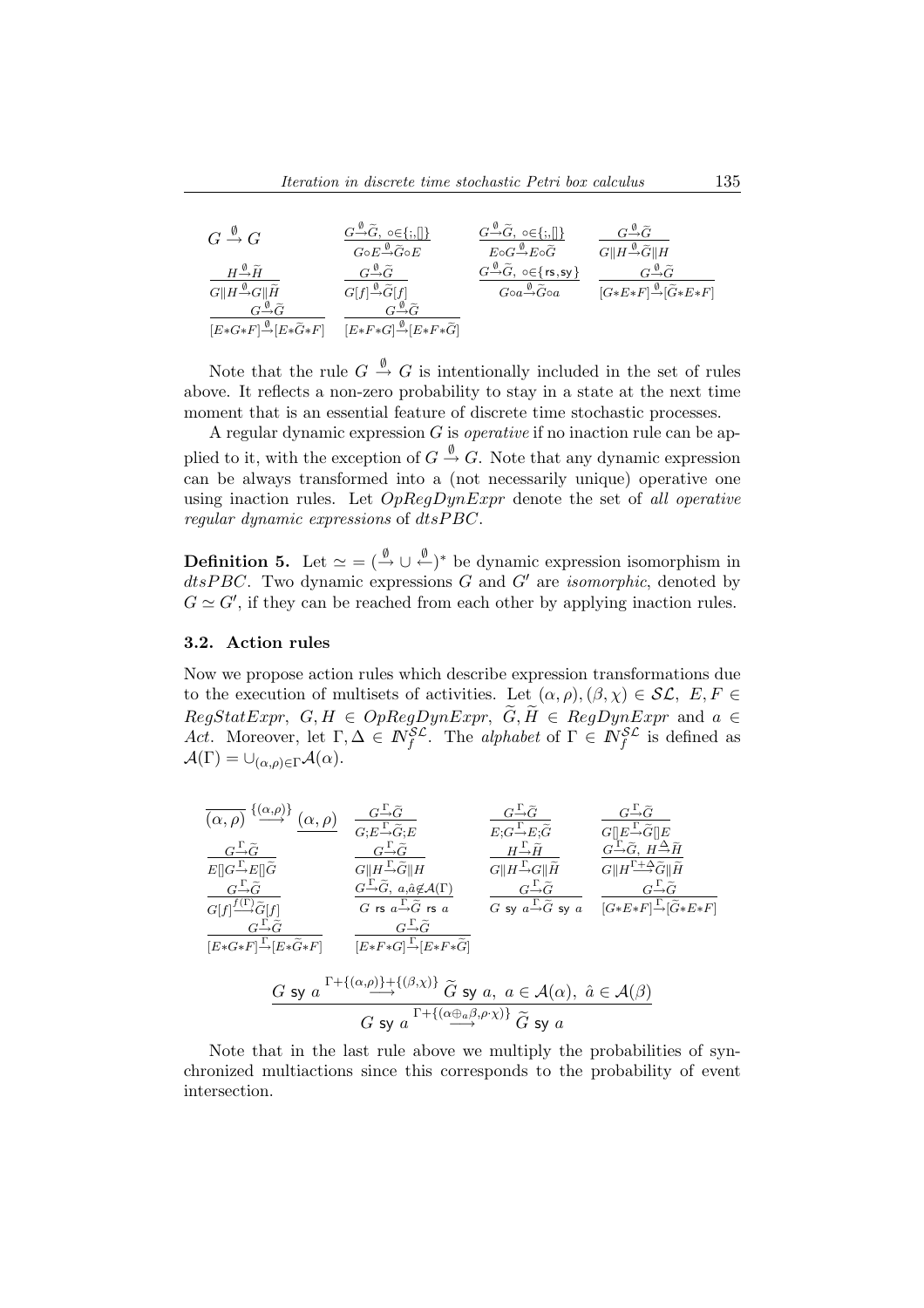#### 3.3. Transition systems

Now we define transition systems associated with dynamic expressions.

The expressions of  $dt s P B C$  can contain identical activities. To avoid technical difficulties, such as those with proper calculation of the state change probabilities for multiple transitions, we can always enumerate coinciding activities from left to right in the syntax of expressions. In the following, we suppose that all identical activities are enumerated. The new activities resulted from synchronization will be annotated with concatenation of the numbering of the activities they come from. Such new activities will be considered up to the permutation of their numbering resulting from the applications of the second rule for synchronization. After such an enumeration, the multisets of activities over arrows in the action rules will be the proper sets.

**Definition 6.** Let G be a dynamic expression. Then  $|G|_{\simeq} = \{H \mid G \simeq H\}$ is the equivalence class of G with respect to isomorphism (isomorphism class). The *derivation set* of a dynamic expression  $G$ , denoted by  $DR(G)$ , is the minimal set such that

- $[G]_{\sim} \in DR(G);$
- if  $[H]_{\simeq} \in DR(G)$  and  $\exists \Gamma \ H \stackrel{\Gamma}{\to} \widetilde{H}$  then  $[\widetilde{H}]_{\simeq} \in DR(G)$ .

Let G be a dynamic expression and  $[H]_{\simeq} \in DR(G)$ .

The set of all multisets of activities executable from H is defined as  $Exec(H) = {\Gamma \mid \exists J \in [H]_{\simeq} \exists \widetilde{J} \ J \stackrel{\Gamma}{\rightarrow} \widetilde{J}}.$ 

Let  $\Gamma \in \text{Exec}(H)$ . The probability that the activities from  $\Gamma$  try to happen in H is

$$
PF(\Gamma, H) = \prod_{(\alpha,\rho)\in\Gamma} \rho \cdot \prod_{\{\{(\beta,\chi)\}\in Excel(H)|(\beta,\chi)\notin\Gamma\}} (1-\chi).
$$

When  $Exec(H) = \emptyset$ , we define  $PF(\emptyset, H) = 1$ , since we stay in H in this case. Thus,  $PF(\Gamma, H)$  could be interpreted as a *joint* probability of independent events. Each such an event is interpreted as trying or not trying to occur of a particular activity from Γ.

The probability that the activities from  $\Gamma$  happen in H is

$$
PT(\Gamma, H) = \frac{PF(\Gamma, H)}{\sum_{\Delta \in E}{\text{tree}(H)} PF(\Delta, H)}.
$$

Thus,  $PT(\Gamma, H)$  is the probability that the multiset  $\Gamma$  tries to happen normalized by the probability to occur for any multiset executable from H.

The probability that the execution of *any* activities changes  $H$  to  $H$  is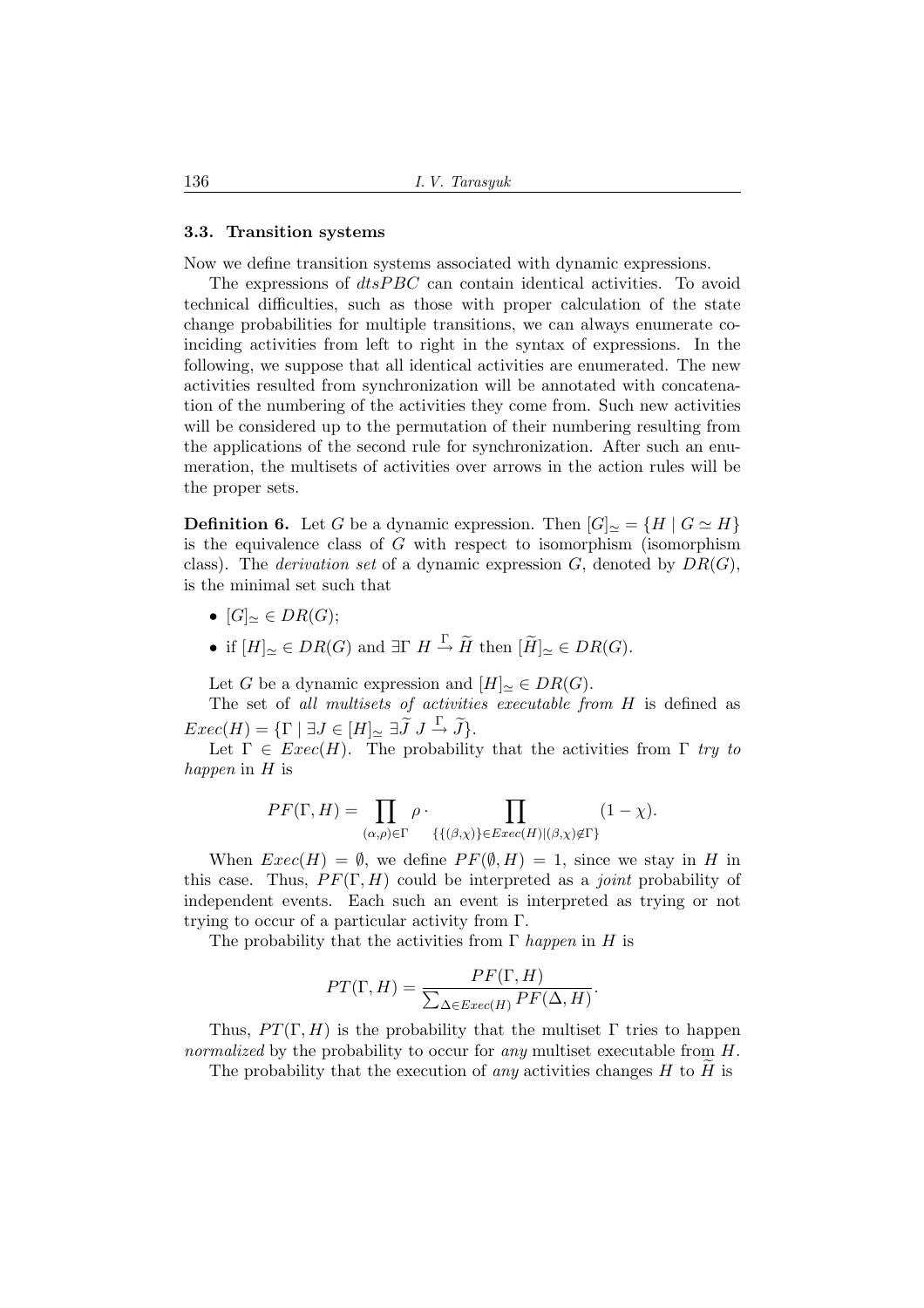$$
PM(H, \widetilde{H}) = \sum_{\{\Gamma \mid \exists J \in [H]_{\simeq}, \widetilde{J} \in [\widetilde{H}]_{\simeq}} \prod_{J \xrightarrow{\Gamma}, \widetilde{J}\}} PT(\Gamma, J).
$$

Since  $PM(H, \widetilde{H})$  is the probability for any multiset of activities to change H to  $\tilde{H}$ , we use summation in the definition.

**Definition 7.** Let G be a dynamic expression. The *(labeled probabilistic)* transition system of G is a quadruple  $TS(G) = (S_G, L_G, T_G, s_G)$ , where

- the set of *states* is  $S_G = DR(G);$
- the set of *labels* is  $L_G \subseteq \mathbb{N}_f^{\mathcal{SL}} \times (0,1];$
- the set of transitions is  $\mathcal{T}_G = \{([H]_{\simeq},(\Gamma, PT(\Gamma, H)), |\tilde{H}|_{\simeq}\}\ |H|_{\simeq \infty}$  $DR(G), H \stackrel{\Gamma}{\rightarrow} \widetilde{H}$ ;
- the *initial state* is  $s_G = [G]_{\simeq}$ .

Thus, the transition system  $TS(G)$  associated with a dynamic expression G describes all steps that happen at discrete moments of time with some (one-step) probability and consist of multisets of activities. These steps change states, and the states are the isomorphism classes of dynamic expressions obtained by application of action rules starting from the expressions belonging to  $[G]_{\simeq}$ . A transition  $(s,(\Gamma,\mathcal{P}),\tilde{s}) \in \mathcal{T}_G$  will be written as  $s \stackrel{\Gamma}{\rightarrow} p \tilde{s}$ . It is interpreted as follows: the probability to change the state s to  $\tilde{s}$  as a result of executing  $\Gamma$  is  $\mathcal{P}$ . We write  $s \stackrel{\Gamma}{\rightarrow} \tilde{s}$  if  $\exists \mathcal{P} \ s \stackrel{\Gamma}{\rightarrow} \mathcal{P} \ \tilde{s}$ .

Note that  $\Gamma$  could be the empty set, and its execution does not change isomorphism classes. This corresponds to the application of inaction rules to the expressions from the isomorphism classes. We have to keep track of such executions called *empty loops*, because they have nonzero probabilities by the definition of  $PF(\emptyset, H)$  and the fact that multiaction probabilities cannot be equal to 1.

**Definition 8.** Let  $G, G'$  be dynamic expressions and

$$
TS(G) = (S_G, L_G, T_G, s_G), TS(G') = (S_{G'}, L_{G'}, T_{G'}, s_{G'})
$$

be their transition systems. A mapping  $\beta : S_G \to S_{G'}$  is an *isomorphism* between  $TS(G)$  and  $TS(G')$ , denoted by  $\beta : TS(G) \simeq TS(G')$ , if  $\beta$  is a bijection such that  $\beta(s_G) = \beta(s_{G'})$  and  $\forall s, \tilde{s} \in S_G \forall \Gamma \ s \xrightarrow{\Gamma} \tilde{s} \Leftrightarrow \beta(s) \xrightarrow{\Gamma} \tilde{s}$  $\beta(\tilde{s})$ . Two transition systems  $TS(G)$  and  $TS(G')$  are *isomorphic*, denoted by  $TS(G) \simeq TS(G')$ , if  $\exists \beta : TS(G) \simeq TS(G')$ .

Transition systems of static expressions can be defined as well. For  $E \in RegStatExpr$  let  $TS(E) = TS(E)$ .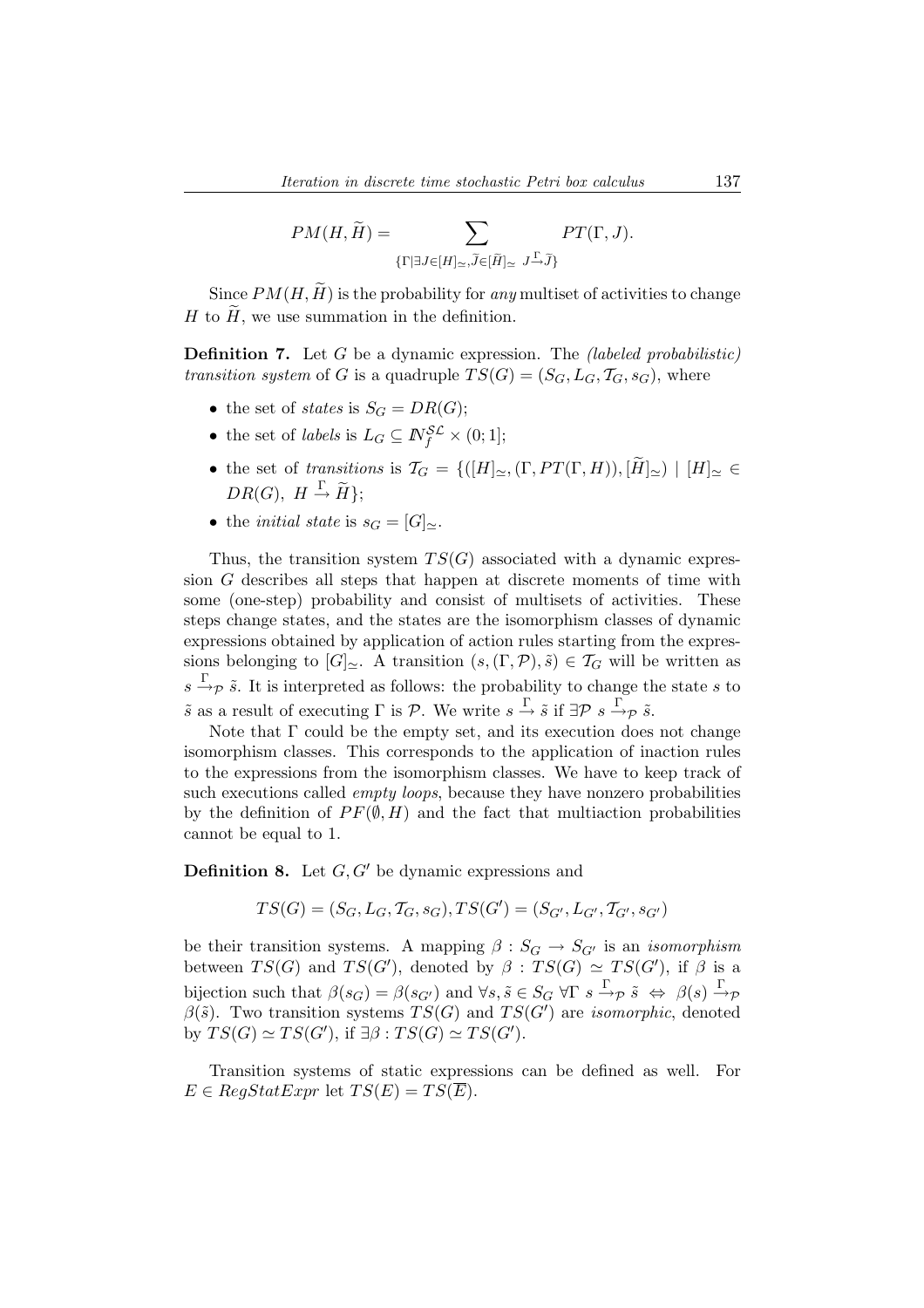

**Figure 1.** The transition system and the underlying DTMC of  $\overline{E}$  for  $E =$  $[((\{a\}, \rho)_1][(\{a\}, \rho)_2) * (\{b\}, \chi) * (\{c\}, \theta)]$ 

**Definition 9.** Two dynamic expressions  $G$  and  $G'$  are *isomorphic with* respect to transition systems, denoted by  $G =_{ts} G'$ , if  $TS(G) \simeq TS(G')$ .

**Definition 10.** Let  $G$  be a dynamic expression. The underlying discrete time Markov chain (DTMC) of G, denoted by  $DTMC(G)$ , has the state space  $DR(G)$  and transitions  $[H]_{\simeq} \rightarrow_{PM(H, \widetilde{H})} [\widetilde{H}]_{\simeq}$ , if  $\exists \Gamma[H]_{\simeq} \stackrel{\Gamma}{\rightarrow} [\widetilde{H}]_{\simeq}$ .

Underlying DTMCs of static expressions can be defined as well. For  $E \in RegStatexpr$ , let  $DTMC(E) = DTMC(\overline{E}).$ 

**Example 1.** Let  $E_1 = (\{a\}, \rho) [](\{a\}, \rho), E_2 = (\{b\}, \chi), E_3 = (\{c\}, \theta)$ and  $E = [E_1 * E_2 * E_3]$ . The identical activities of the composite static expression are enumerated as follows:  $E = [((\{a\}, \rho)_1] | (\{a\}, \rho)_2) * (\{b\}, \chi) *$  $({c}, \theta)$ . In Figure 1 the transition system  $TS(\overline{E})$  and the underlying DTMC  $DTMC(\overline{E})$  are presented. Note that, for simplicity of the graphical representation, states are depicted by expressions belonging to the corresponding isomorphism classes, and singleton multisets of activities are written without braces.

#### 4. Denotational semantics

In this section, we construct the denotational semantics in terms of a subclass of labeled DTSPNs called discrete time stochastic Petri boxes (dtsboxes).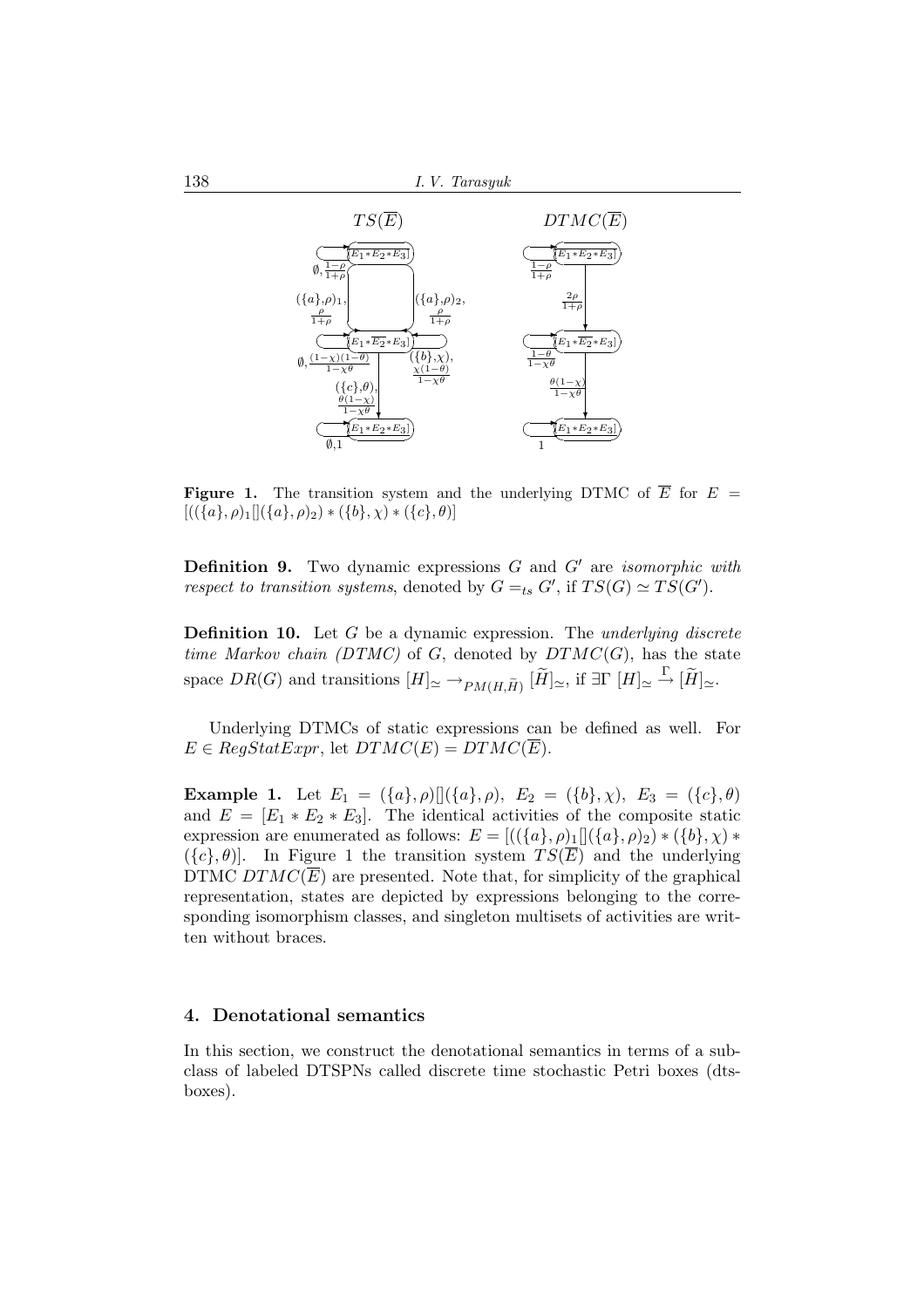## 4.1. Labeled DTSPNs

Now we introduce a class of labeled discrete time stochastic Petri nets.

Definition 11. A labeled DTSPN (LDTSPN) is a tuple  $N = (P_N, T_N, W_N, \Omega_N, L_N, M_N)$ , where

- $P_N$  and  $T_N$  are finite sets of places and transitions, respectively, such that  $P_N \cup T_N \neq \emptyset$  and  $P_N \cap T_N = \emptyset$ ;
- $W_N : (P_N \times T_N) \cup (T_N \times P_N) \to N$  is a function describing the *weights* of arcs between places and transitions;
- $\Omega_N : T_N \to (0, 1)$  is the transition probability function;
- $L_N$ :  $T_N \rightarrow Act_\tau$  is the transition labeling function assigning labels from a finite set of visible actions Act or an invisible action  $\tau$  to transitions (i.e.,  $Act_{\tau} = Act \cup {\tau}$ );
- $M_N \in I\!\!N_f^{P_N}$  is the *initial marking*.

A graphical representation of LDTSPNs is like that for standard labeled Petri nets but with probabilities written near the corresponding transitions. If the probabilities are not depicted, they are considered to be of no importance in the corresponding examples. The names of places and transitions are depicted near them when needed. If the names are omitted but used, it is supposed that the places and transitions are numbered from left to right and from top to down.

Let N be an LDTSPN and  $t \in T_N$ ,  $U \in \mathbb{N}_{f}^{T_N}$ . The precondition  $\cdot t$ and the *postcondition*  $t^{\bullet}$  of t are the multisets of places defined as  $({}^{\bullet}t)(p)$  =  $W_N(p,t)$  and  $(t^{\bullet})(p) = W_N(t,p)$ . The precondition  $\bullet U$  and the postcondition  $U^{\bullet}$  of U are the multisets of places defined as  $^{\bullet}U = \sum_{t \in U}^{\bullet} t$  and  $U^{\bullet} =$  $_{t\in U}t^{\bullet}$ .

A transition  $t \in T_N$  is enabled in a marking  $M \in \mathbb{N}_f^{P_N}$  of LDTSPN N if  $\bullet t \subseteq M$ . Let  $Ena(M)$  be the set of all transitions such that each of them is enabled in a marking M. A set of transitions  $U \subseteq Ena(M)$  is enabled in a marking M if  $\bullet U \subseteq M$ . Firings of transitions are atomic operations, and transitions may fire concurrently in steps. We assume that all transitions participating in a step should differ, hence, only the sets (not multisets) of transitions may fire. Thus, we do not allow self-concurrency, i.e., firing of transitions concurrently to themselves. This restriction is introduced because we would like to avoid technical difficulties while calculating probabilities for multisets of transitions.

Let M be a marking of an LDTSPN N. A transition  $t \in Ena(M)$ fires with probability  $\Omega_N(t)$  when no other transitions conflicting with it are enabled. Let  $\mathbf{v} \in M$ . The probability that the transitions from U try to fire in  $M$  is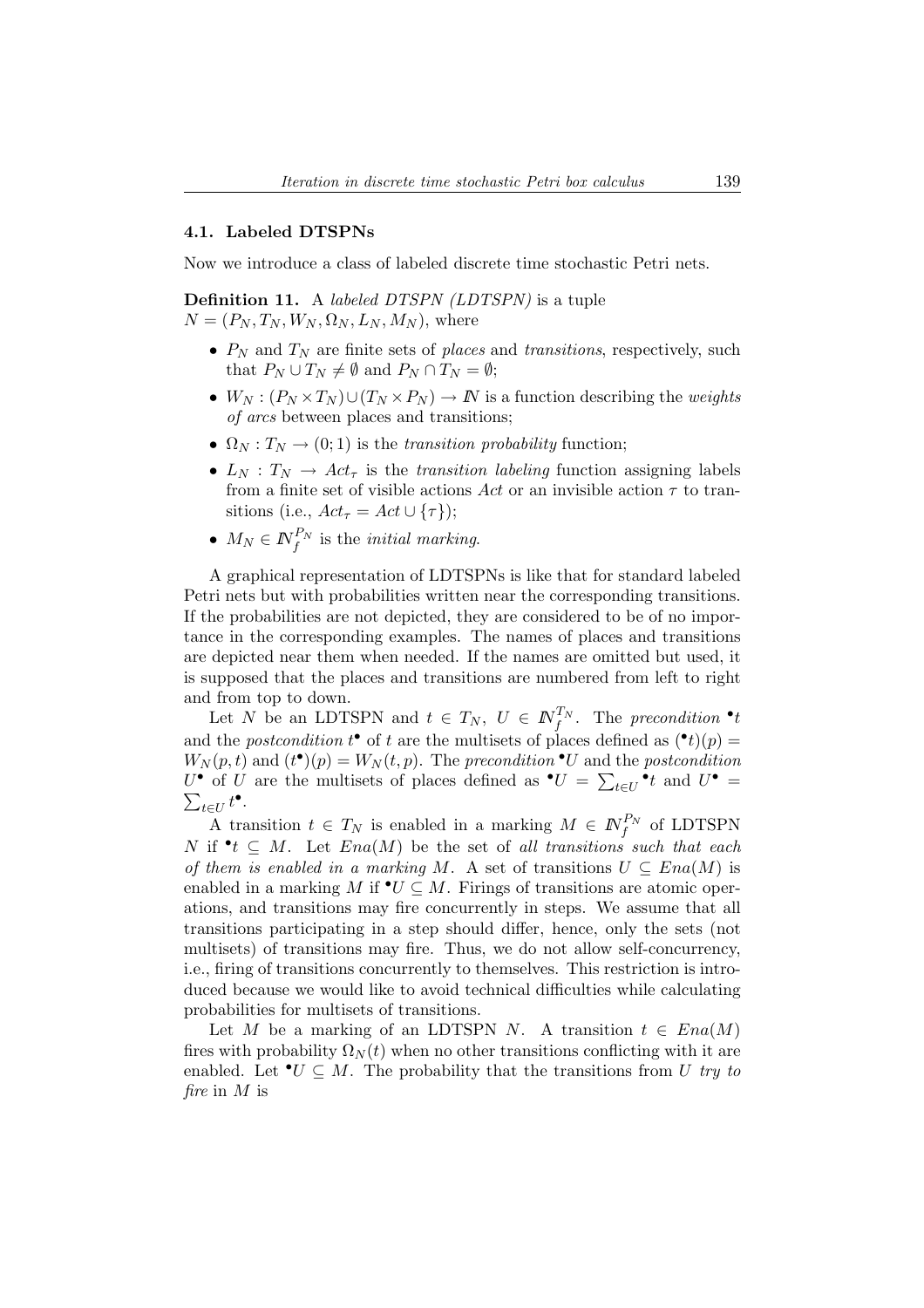$$
PF(U, M) = \prod_{t \in U} \Omega_N(t) \cdot \prod_{u \in Ena(M) \setminus U} (1 - \Omega_N(u)).
$$

In the case  $U = \emptyset$  we define

$$
PF(\emptyset, M) = \begin{cases} \prod_{u \in Ena(M)} (1 - \Omega_N(u)), & Ena(M) \neq \emptyset; \\ 1, & Ena(M) = \emptyset. \end{cases}
$$

Thus,  $PF(U, M)$  could be interpreted as a *joint* probability of independent events. Each such an event is interpreted as trying or not trying to fire of a particular transition from  $U$ . When no transitions are enabled in  $M$ . we have  $PF(\emptyset, M) = 1$ , since we stay in M in this case.

Let  $U$  be a transition set that is enabled in  $M$ . Concurrent firing of the transitions from U changes the marking M to  $\widetilde{M} = M - {}^{\bullet}U + U^{\bullet}$ , denoted by  $M \stackrel{U}{\rightarrow}_{PT(U,M)} \widetilde{M}$ , where the probability of this step is

$$
PT(U, M) = \frac{PF(U, M)}{\sum_{\{V | \bullet V \subseteq M\}} PF(V, M)}.
$$

In the case  $U = \emptyset$  we have  $M = \widetilde{M}$  and

$$
PT(\emptyset, M) = \frac{PF(\emptyset, M)}{\sum_{\{V | \bullet V \subseteq M\}} PF(V, M)}.
$$

Thus,  $PT(U, M)$  is the probability that the set U tries to fire normalized by the probability to fire for any set enabled in M.

We write  $M \stackrel{U}{\rightarrow} \widetilde{M}$  if  $\exists \mathcal{P} \ M \stackrel{U}{\rightarrow}_{\mathcal{P}} \widetilde{M}$ .

Definition 12. Let N be an LDTSPN.

- The reachability set of N, denoted by  $RS(N)$ , is the minimal set of markings such that
	- $M_N \in RS(N);$
	- if  $M \in RS(N)$  and  $\exists U \ M \stackrel{U}{\rightarrow} \widetilde{M}$  then  $\widetilde{M} \in RS(N)$ .
- The reachability graph of N, denoted by  $RG(N)$ , is a directed labeled graph with the set of nodes  $RS(N)$  and an arc labeled with  $(U, \mathcal{P})$ between nodes M and  $\widetilde{M}$  if  $M \stackrel{U}{\rightarrow} p \widetilde{M}$ .
- The underlying discrete time Markov chain  $(DTMC)$  of N, denoted by  $DTMC(N)$ , has the state space  $RS(N)$  and transitions  $M \to_{PM(M,\widetilde{M})}$

 $\widetilde{M}$ , if  $\exists U \; M \stackrel{U}{\rightarrow} \widetilde{M}$ , where the transition probability is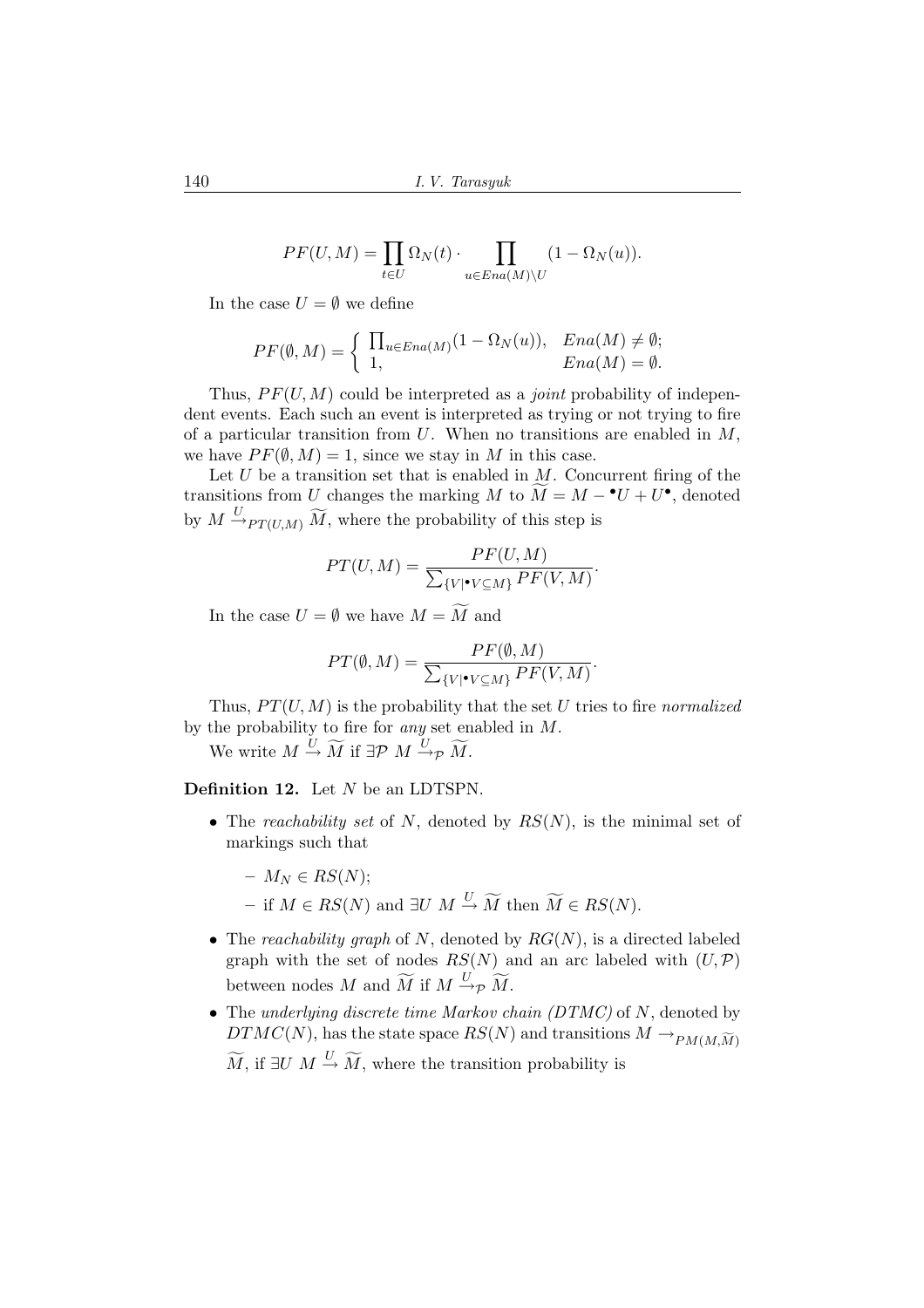$$
PM(M, \widetilde{M}) = \sum_{\{U \mid M \stackrel{U}{\to} \widetilde{M}\}} PT(U, M).
$$

Thus,  $PM(M, \widetilde{M})$  is the probability for any transition set to change marking  $M$  to  $\overline{M}$ , hence we use summation in the definition.

## 4.2. Algebra of dts-boxes

Now we propose discrete time stochastic Petri boxes and associated algebraic operations to define a net representation of  $dtsPBC$  expressions.

Definition 13. A plain discrete time stochastic Petri box (plain dts-box) is a tuple  $N = (P_N, T_N, W_N, \Lambda_N)$ , where

- $P_N$  and  $T_N$  are finite sets of places and transitions, respectively, such that  $P_N \cup T_N \neq \emptyset$  and  $P_N \cap T_N = \emptyset$ ;
- $W_N : (P_N \times T_N) \cup (T_N \times P_N) \to N$  is a function describing the weights of arcs between places and transitions;
- $\Lambda_N$  is the place and transition labeling function such that  $\Lambda_N : P_N \to$  ${e, i, x}$  (it specifies *entry, internal* and *exit* places, respectively) and  $\Lambda_N: T_N \to \mathcal{SL}$  (it associates activities with transitions).

Moreover,  $\forall t \in T_N \cdot t \neq \emptyset \neq t^{\bullet}, \ \mathbf{f} \cap t^{\bullet} = \emptyset$ . In addition, if we define the set of entry places of N as  $\circ N = \{p \in P_N \mid \Lambda_N(p) = e\}$ , and the set of exit places of N as  $N^{\circ} = \{p \in P_N \mid \Lambda_N(p) = x\}$ , then the following is required to hold:  ${}^{\circ}N \neq \emptyset \neq N^{\circ}, \bullet({}^{\circ}N) = \emptyset = (N^{\circ})^{\bullet}.$ 

A marked plain dts-box is a pair  $(N, M_N)$ , where N is a plain dts-box and  $M_N \in \mathbb{N}_f^{P_N}$  is the *initial marking*. We shall use the following notation:  $\overline{N} = (N, \degree N)$  and  $\underline{N} = (N, N^{\degree})$ . Note that a marked plain dts-box  $(P_N, T_N, W_N, \Lambda_N, M_N)$  could be interpreted as the LDTSPN

 $(P_N, T_N, W_N, \Omega_N, L_N, M_N)$ , where functions  $\Omega_N$  and  $L_N$  are defined as follows:  $\forall t \in T_N \Omega_N(t) = \Omega(\Lambda_N(t)), L_N(t) = \mathcal{L}(\Lambda_N(t)).$  In this case, the label  $\tau$  of silent transitions from the LDTSPN corresponds to the multiaction part  $\emptyset$  of activities which label unobservable transitions of the corresponding dts-box. The behaviour of marked dts-boxes follows from the firing rule of LDTSPNs. A plain dts-box N is safe, if  $\overline{N}$  is so, i.e.,  $\forall M \in RS(\overline{N}) M \subseteq P_N$ . A plain dts-box N is clean if  $N^{\circ} \subseteq M \implies M = N^{\circ}$ , i.e., if there are tokens in exit places, then all exit places and only they have tokens.

To define a semantic function that associates a plain dts-box with every static expression of  $dt s PBC$ , we need to propose the *enumeration* function  $Enu : T_N \to \mathbb{N}^*$ . It associates the numbers with transitions of a plain dts-box N in accordance with the enumeration of activities from left to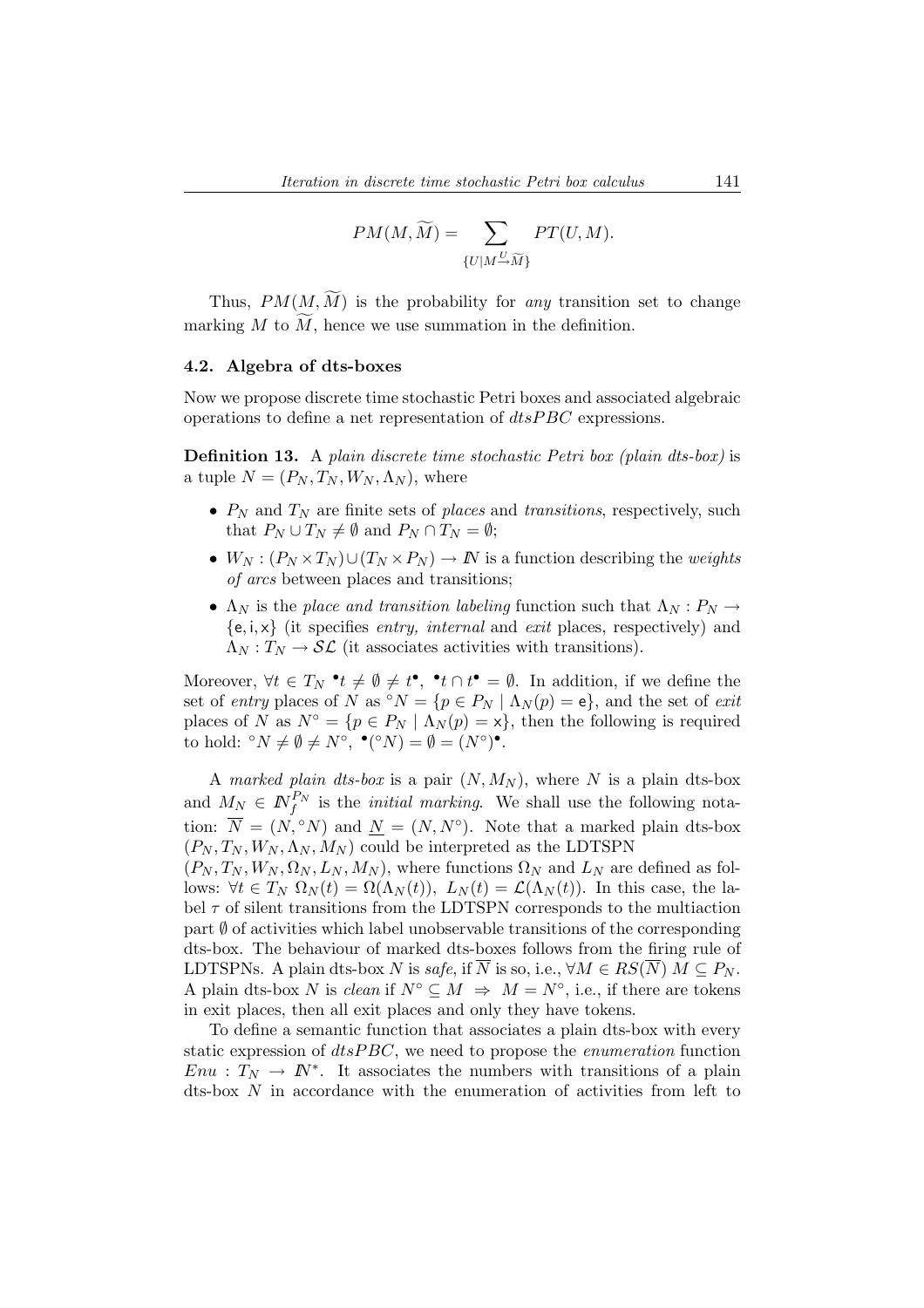right in the syntax of the underlying static expression. In the case of synchronization, the function associates concatenation of the numbering of the transitions it comes from with the resulting new transition. The transitions resulting from synchronization are considered up to the permutation of their numbering resulting from the applications of the second rule for synchronization to the corresponding expression.

The structure of the plain dts-box corresponding to a static expression is constructed as in  $PBC$ , see [2]. I.e., we use simultaneous refinement and relabeling meta-operator (net refinement) in addition to the operator dtsboxes corresponding to the algebraic operations of  $dtsPBC$  and featuring transformational transition relabelings. Thus, the resulting plain dts-boxes are safe and clean. In the definition of denotational semantics, we shall use standard constructions used for  $PBC$ . For convenience, we only use slightly different notation:  $\varrho$ ,  $\Theta$  and u stand for  $\rho$  (relabeling),  $\Omega$  (operator box) and  $v$  (transition name) from  $PBC$  setting, respectively.

The relabeling relations  $\rho \subseteq \mathbb{N}_{f}^{\mathcal{SL}} \times \mathcal{SL}$  are defined as follows:

- $\varrho_{id} = \{ (\{(\alpha, \rho)\}, (\alpha, \rho) \mid (\alpha, \rho) \in \mathcal{SL} \}$  is the *identity* relabeling keeping the interface as it is;
- $\varrho_{[f]} = \{ (\{(\alpha, \rho)\}, (f(\alpha), \rho) \mid (\alpha, \rho) \in \mathcal{SL} \};$
- $\varrho_{rs a} = \{ (\{ (\alpha, \rho) \}, (\alpha, \rho) \mid (\alpha, \rho) \in \mathcal{SL}, \ a, \hat{a} \notin \mathcal{A}(\alpha) \};$
- $\bullet$   $\varrho_{\mathsf{sy}\ a}$  is the least relabeling relation contained in  $\varrho_{id}$  such that if  $(\Gamma, \{(\alpha + \{a\}, \rho)\}\in \varrho_{sy\ a} \text{ and } (\Delta, \{(\beta + \{\hat{a}\}, \chi)\}\in \varrho_{sy\ a} \text{ then } (\Gamma + \{(\beta + \{a\}, \chi)\}\in \varrho_{sy\ a})$  $\Delta, \{(\alpha + \beta, \rho \cdot \chi)\}\in \rho_{\text{sv }a}.$

The plain and operator dts-boxes are presented in Figure 2. The symbol i is usually omitted.

Now we define the enumeration function  $Enu$  for every operator of dtsPBC. Let  $Box_{dts}(E) = (P_E, T_E, W_E, \Omega_E, L_E)$  be the plain dts-box corresponding to a static expression  $E$ , and  $Enu<sub>E</sub>$  be the enumeration function for  $T_E$ .

•  $Box_{dts}(E \circ F) = \Theta_{\circ}(Box_{dts}(E),Box_{dts}(F)), \circ \in \{; , \|, \| \}.$  Since we do not introduce new transitions, we preserve the enumeration:

$$
Enu(t) = \begin{cases} Enu_E(t), & t \in T_E; \\ Enu_F(t), & t \in T_F. \end{cases}
$$

•  $Box_{ds}(E[f]) = \Theta_{[f]}(Box_{ds}(E)).$  Since we only change the labels of some multiactions by a bijection, we preserve the enumeration: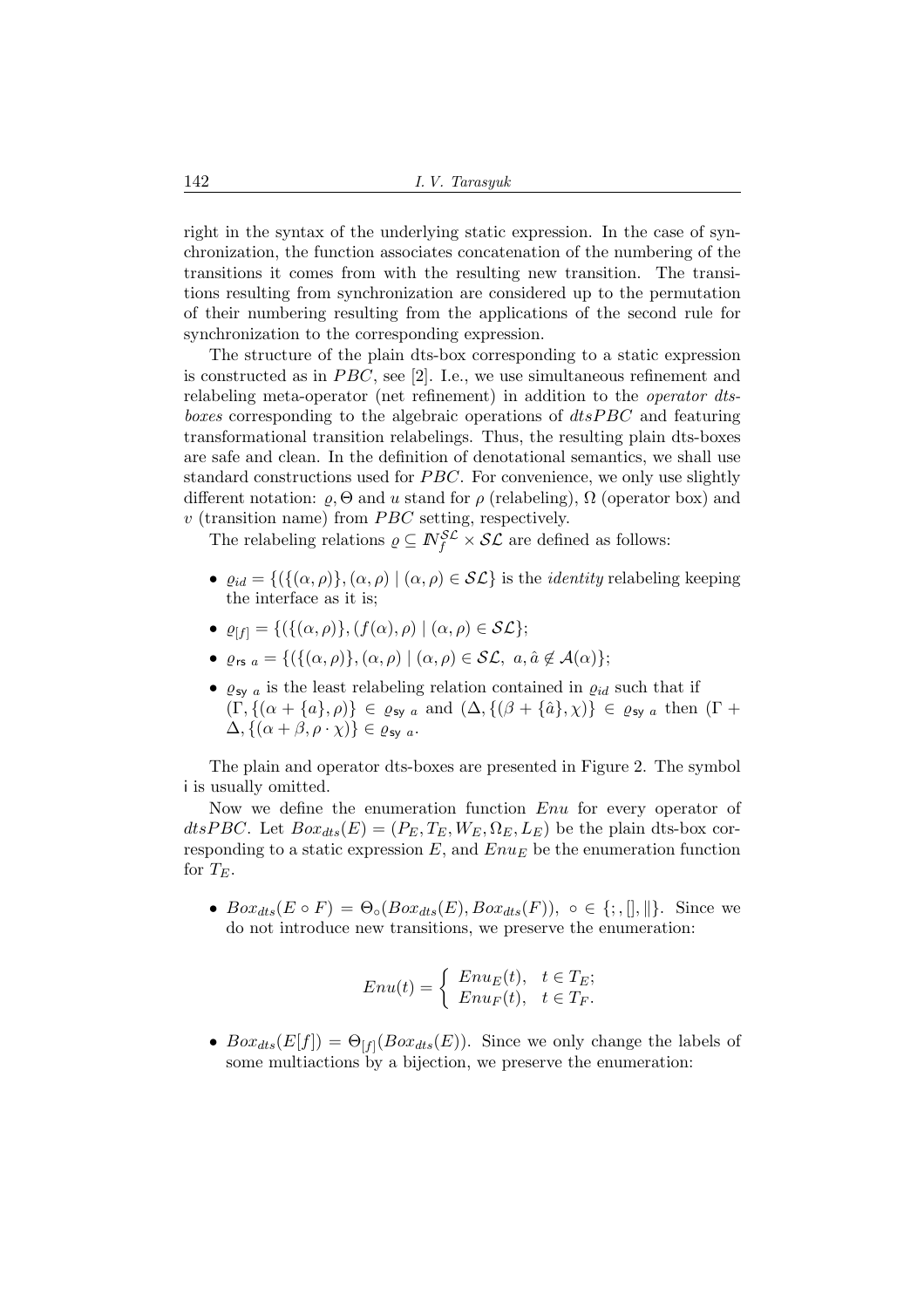

Figure 2. The plain and operator dts-boxes

$$
Enu(t) = EnuE(t), t \in TE.
$$

•  $Box_{dts}(E \text{ is } a) = \Theta_{\text{rs } a}(Box_{dts}(E)).$  Since we remove all transitions labeled with a multiaction containing  $a$  or  $\hat{a}$ , this does not change the enumeration of the remaining transitions:

$$
Enu(t) = EnuE(t), t \in TE, a, \hat{a} \notin LE(t).
$$

•  $Box_{ds}(E \text{ sy } a) = \Theta_{\text{sy } a}(Box_{ds}(E)).$  Note that  $\forall v, w \in T_E$  such that  $L_E(v) = \alpha + \{a\}, L_E(w) = \beta + \{\hat{a}\},$  the new transition t resulting from synchronization of v and w has the label  $L(t) = \alpha + \beta$ , probability  $\Omega(t) = \Omega_E(v) \cdot \Omega_E(w)$  and enumeration  $Env(t) = Env_E(v) \cdot Env_E(w)$ . Thus, the enumeration is defined as

$$
Env(t) = \begin{cases} Enu_E(t), & t \in T_E; \\ Enu_E(v) \cdot Enu_E(w), & t \text{ results from synchronization} \\ \text{of } v \text{ and } w. \end{cases}
$$

To avoid introducing redundant transitions generated by synchronizing the same transition set in a different order, we only consider a single one of them in the plain dts-box.

•  $Box_{ds}([E * F * K]) = \Theta_{[**]}(Box_{ds}(E),Box_{ds}(F),Box_{ds}(K)).$  Since we do not introduce new transitions, we preserve the enumeration: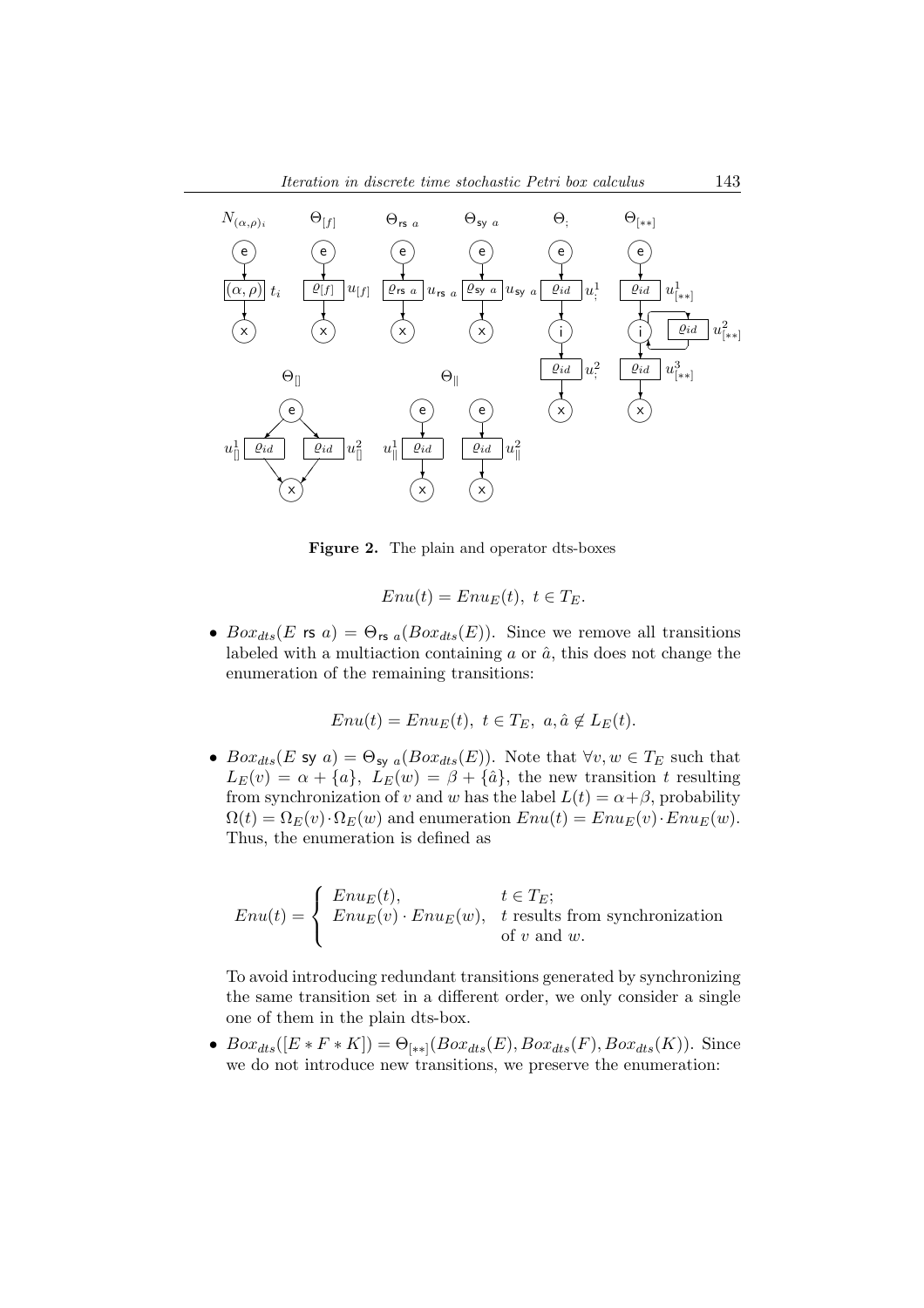$$
Enu(t) = \begin{cases} Enu_E(t), & t \in T_E; \\ Enu_F(t), & t \in T_F; \\ Enu_K(t), & t \in T_K. \end{cases}
$$

Now we can formally define the denotational semantics as a homomorphism.

**Definition 14.** Let  $(\alpha, \rho) \in \mathcal{SL}$ ,  $a \in Act$  and  $E, F, K \in RegStatExpr$ . The denotational semantics of dtsPBC is a mapping  $Box_{dts}$  from  $RegStatExpr$  into the area of plain dts-boxes defined as follows:

- 1.  $Box_{dts}((\alpha, \rho)_i) = N_{(\alpha, \rho)_i};$
- 2.  $Box_{dts}(E \circ F) = \Theta_{\circ}(Box_{dts}(E), Box_{dts}(F)), \circ \in \{; , \|, \| \};$
- 3.  $Box_{dts}(E[f]) = \Theta_{[f]}(Box_{dts}(E));$
- 4.  $Box_{dts}(E \circ a) = \Theta_{oa}(Box_{dts}(E)), o \in \{rs, sy\};$
- 5.  $Box_{dts}([E * F * K]) = \Theta_{[**]}(Box_{dts}(E), Box_{dts}(F), Box_{dts}(K)).$

The dts-boxes of dynamic expressions can be defined as well. For  $E \in$  $RegStatExpr$ , let  $Box_{dts}(\overline{E}) = \overline{Box_{dts}(E)}$  and  $Box_{dts}(\underline{E}) = Box_{dts}(E)$ . Note that any dynamic expression can be decomposed into overlined or underlined static expressions or those without overlines and underlines, and the definition of dts-boxes is compositional.

Isomorphism is a coincidence of systems up to renaming of their components or states. Let  $\simeq$  denote isomorphism between transition systems or DTMCs and reachability graphs. Note that in this case, the names of transitions of the dts-box corresponding to a static expression could be identified with the enumerated activities of the latter.

**Theorem 1.** For any static expression  $E$ 

$$
TS(\overline{E}) \simeq RG(Box_{dts}(\overline{E})).
$$

**Proof.** As for the qualitative (functional) behaviour, we have the same isomorphism as in  $PBC$ . The quantitative behaviour is the same by the following reasons. First, the activities of a static expression have probability parts coinciding with probabilities of the transitions belonging to the corresponding plain dts-box. Second, in both semantics, conflicts are resolved via the same probability functions.

Proposition 1. For any static expression E

$$
DTMC(\overline{E}) \simeq DTMC(Box_{dts}(\overline{E})).
$$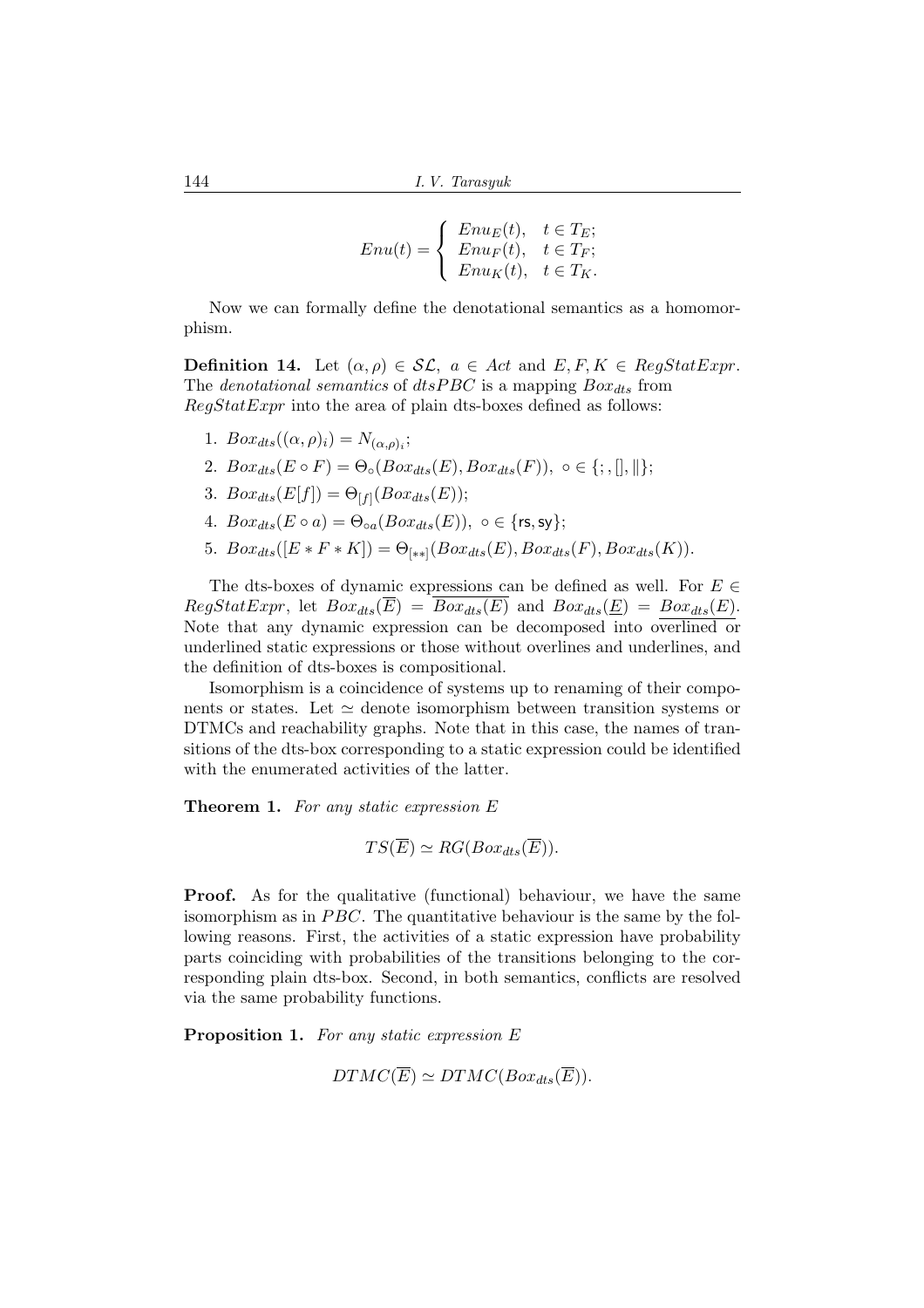

**Figure 3.** The marked dts-box  $N = Box_{dts}(\overline{E})$  for  $E = [((\{a\}, \rho)_1][(\{a\}, \rho)_2) *$  $({b}, \chi) * ({c}, \theta)$ , its reachability graph and the underlying DTMC

Proof. By Theorem 1 and definitions of the underlying DTMCs for dynamic expressions and LDTSPNs, since transition probabilities of the associated DTMCs are the sums of those belonging to transition systems or reachability graphs.

**Example 2.** Let  $E = [((\{a\}, \rho)_1][(\{a\}, \rho)_2) * (\{b\}, \chi) * (\{c\}, \theta)],$  i.e., it is from Example 1. In Figure 3 the marked dts-box  $N = Box_{ds}(\overline{E})$ , its reachability graph  $RG(N)$  and the underlying DTMC  $DTMC(N)$  are presented. It is easy to see that  $TS(\overline{E})$  and  $RG(N)$  are isomorphic, as well as  $DTMC(\overline{E})$ and  $DTMC(N)$ .

## 5. Conclusion

In this paper, we have proposed a discrete time stochastic extension of a finite part of  $PBC$  enriched with iteration called  $dtsPBC$ . The new calculus has the concurrent step operational semantics based on transition systems and the denotational semantics in terms of a subclass of LDTSPNs. Consistency of operational and denotational semantics was established.

Future work consists in defining the algebraic equivalences of  $disPBC$ which abstract from the silent activities, i.e., those with empty multiaction part. As a result, we shall have the algebraic analogues of the net probabilistic equivalences from [7]. The equivalence relations will allow one to identify stochastic processes with similar behaviour which are differentiated by too strict notion of the semantic equivalence. Then, we can try to construct a congruence relation based on some algebraic equivalence we have proposed. Moreover, we plan to extend  $dtsPBC$  with recursion.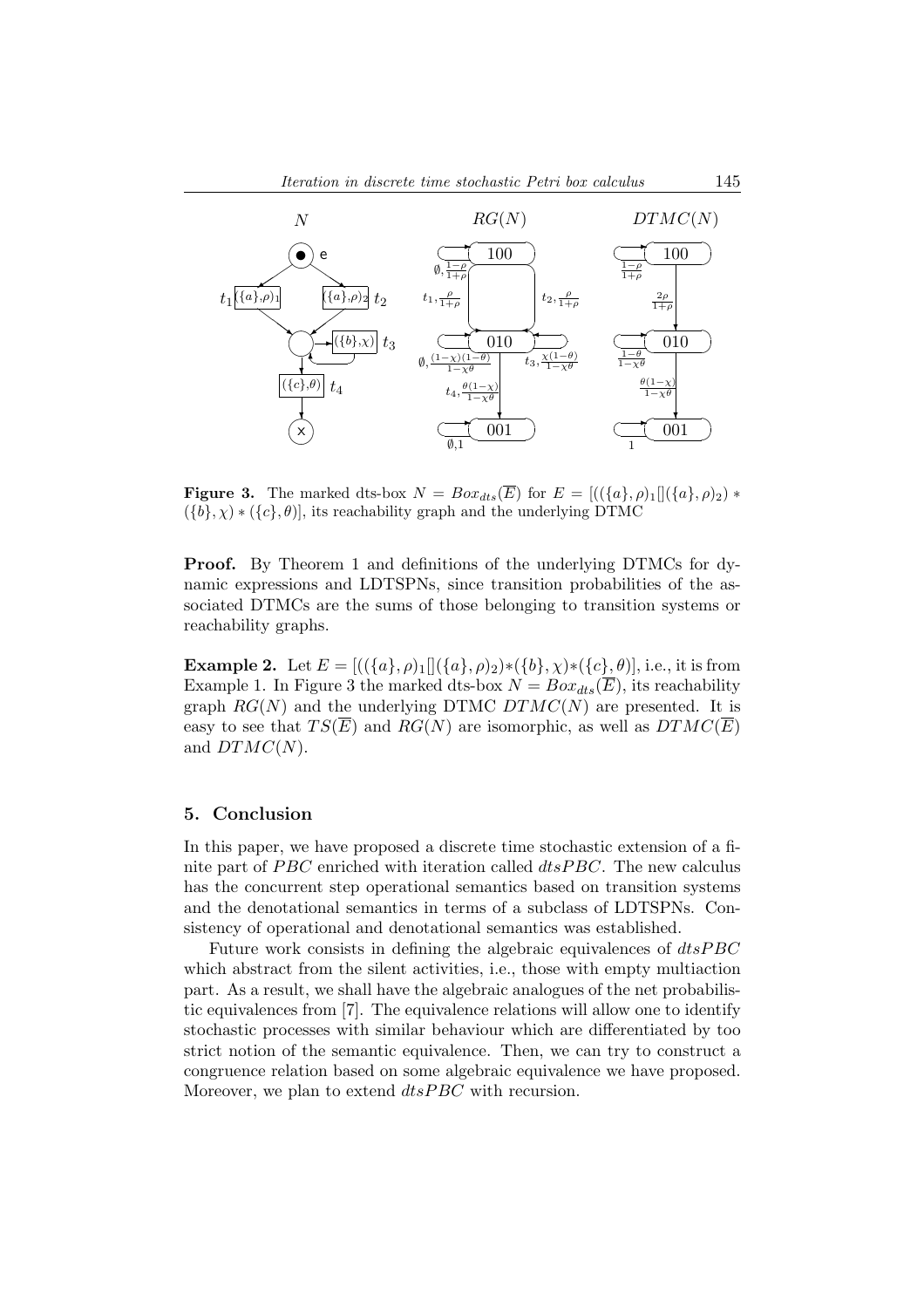## References

- [1] Best E., Devillers R., Hall J.G. The box calculus: a new causal algebra with multi-label communication // Lect. Notes Comput. Sci.  $-1992$ .  $-$  Vol. 609.  $-$  P. 21–69.
- [2] Best E., Devillers R., Koutny M. Petri net algebra // EATCS Monographs on Theor. Comput. Sci. — 2001. Springer Verlag. — 378 p.
- [3] Best E., Devillers R., Koutny M. The box algebra = Petri nets + process expressions // Information and Computation.  $-2002. -$  Vol. 178.  $-$  P. 44– 100.
- [4] Bernardo M., Gorrieri R. A tutorial on EMPA: a theory of concurrent processes with nondeterminism, priorities, probabilities and time // Theor. Comput. Sci.  $-1998. - Vol. 202. - P. 1-54.$
- [5] Buchholz P., Kemper P. Quantifying the dynamic behavior of process algebras // Lect. Notes Comput. Sci. — 2001. — Vol. 2165. — P. 184–199.
- [6] Buchholz P., Tarasyuk I.V. A class of stochastic Petri nets with step semantics and related equivalence notions. — Technische Berichte. — Dresden, 2000. — 18 p. — (Fakultät Informatik. Technische Universität; Vol. TUD-FI00-12). ftp://ftp.inf.tu-dresden.de/pub/berichte/tud00-12.ps.gz
- [7] Buchholz P., Tarasyuk I.V. Net and algebraic approaches to probablistic modeling // Joint Bull. Novosibirsk Comp. Center and Institute of Informatics Systems. Ser. Computer Science. — Novosibirsk, 2001. — Iss. 15. — P. 31–64. — http://www.iis.nsk.su/persons/itar/spnpancc.pdf
- [8] Buchholz P., Tarasyuk I.V. Equivalences for stochastic Petri nets and stochastic process algebras // Vestnik, Quartal J. of Novosibirsk State University. Ser.: Mathematics, Mechanics and Informatics. —  $2006.$  — Vol. 6, N 1. – P. 14–42. — http://www.iis.nsk.su/persons/itar/vestnik.pdf
- [9] Buchholz P. Markovian process algebra: composition and equivalence // Proc. of 2nd Workshop on Process Algebras and Performance Modelling, Arbeitsberichte des IMMD / Ed. by U. Herzog, M. Rettelbach. — 1994. — Vol. 27.  $-$  P. 11–30.
- [10] Buchholz P. A notion of equivalence for stochastic Petri nets // Lect. Notes Comput. Sci. — 1995. — Vol. 935. — P. 161–180.
- [11] Buchholz P. Iterative decomposition and aggregation of labeled GSPNs // Lect. Notes Comput. Sci. — 1998. — Vol. 1420. — P. 226–245.
- [12] Donatelli S., Ribaudo M., Hillston J. A comparison of perfomance evaluation process algebra and generalized stochastic Petri nets  $//$  Proc. of  $6<sup>th</sup>$  Internat. Workshop on Petri Nets and Performance Models, Durham, USA. — IEEE Computer Society Press, 1995. — P. 158–168.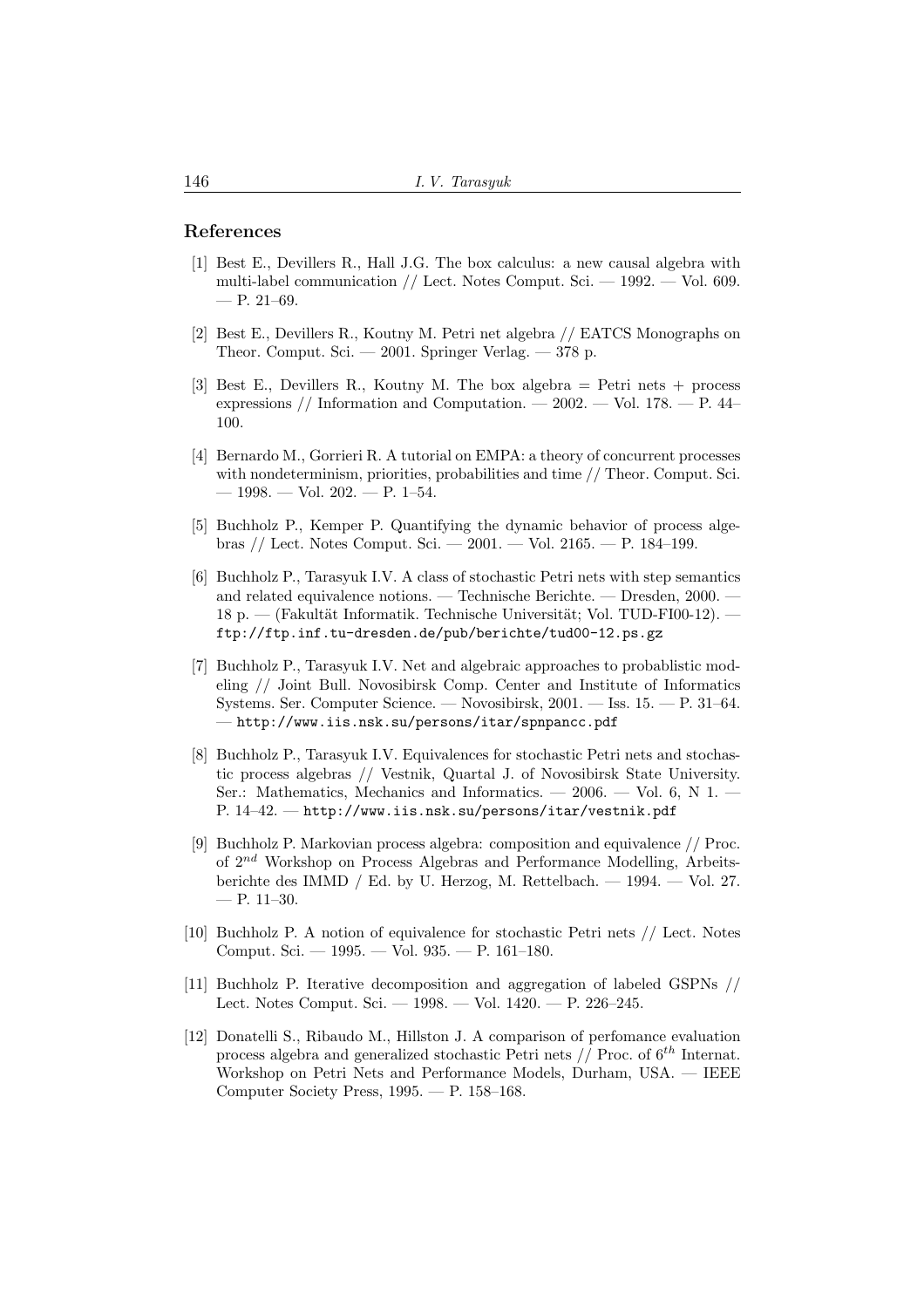- [13] Florin G., Natkin S. Les reseaux de Petri stochastiques // Technique et Science Informatique.  $-1985.$   $-$  Vol. 4, N 1.
- [14] Hillston J. A compositional approach to performance modelling. Cambridge University Press, 1996.
- [15] Hermanns H., Rettelbach M. Syntax, semantics, equivalences and axioms for MTIPP  $//$  Proc. of  $2^{nd}$  Workshop on Process Algebras and Performance Modelling.  $-1994. -$  Vol. 27.  $-$  P. 71–88.
- [16] Koutny M., Best E. Operational and denotational semantics for the box algebra // Theor. Comput. Sci. — 1999. — Vol. 211, N 1–2. — P. 1–83. http://parsys.informatik.uni-oldenburg.de/~best/publications/tcs.ps.gz
- [17] Kotov V.E., Cherkasova L.A. On structural properties of generalized processes // Lect. Notes Comput. Sci. — 1985. — Vol. 188. — P. 288–306.
- [18] Kotov V.E. An algebra for parallelism based on Petri nets // Lect. Notes Comput. Sci. — 1978. — Vol. 64. — P. 39–55.
- [19] Milner R.A.J. Communication and concurrency. NY: Prentice-Hall International, 1989.
- [20] Molloy M. Performance analysis using stochastic Petri nets // IEEE Transactions on Software Engineering.  $-1982.$   $-$  Vol. 31, N  $9.$   $-$  P. 913–917.
- [21] Molloy M. Discrete time stochastic Petri nets // IEEE Transactions on Software Engineering.— 1985. — Vol. 11, N 4. — P. 417–423.
- [22] Macià H.S., Valero V.R., Cuartero F.G. A congruence relation in finite  $sPBC.$  — Albacete, 2002. — 34 p. — (Tech. Rep. / Department of Computer Science, University of Castilla-La Mancha; Vol. DIAB-02-01-31). http://www.info-ab.uclm.es/retics/publications/2002/tr020131.ps
- [23] Macià H.S., Valero V.R., Cuartero F.G. Defining equivalence relations in sPBC // Proceedings of  $1^{st}$  International Conference on the Principles of Software Engineering - 04 (PriSE'04). — November 2004. — P. 195–205, Buenos Aires, Argentina. http://www.info-ab.uclm.es/retics/publications/2004/prise04.pdf
	-
- [24] Macià H.S., Valero V.R., Cazorla D.L., Cuartero F.G. Introducing the iteration in sPBC. // Lect. Notes Comp. Sci. — 2004. — Vol. 3235. — P. 292–308. http://www.info-ab.uclm.es/retics/publications/2004/forte04.pdf
- [25] Macià H.S., Valero V.R., Cuartero F.G., Ruiz M.C.D. sPBC with immediate multiactions (Draft paper).  $-27$  p.
- [26] Macià H.S., Valero V.R., de Frutos D.E. sPBC: a Markovian extension of finite Petri box calculus // Proc. of  $9^{th}$  IEEE Internat. Workshop on Petri Nets and Performance Models - 01 (PNPM'01). — Aachen: IEEE Computer Society Press,  $2001. - P. 207-216.$ http://www.info-ab.uclm.es/retics/publications/2001/pnpm01.ps